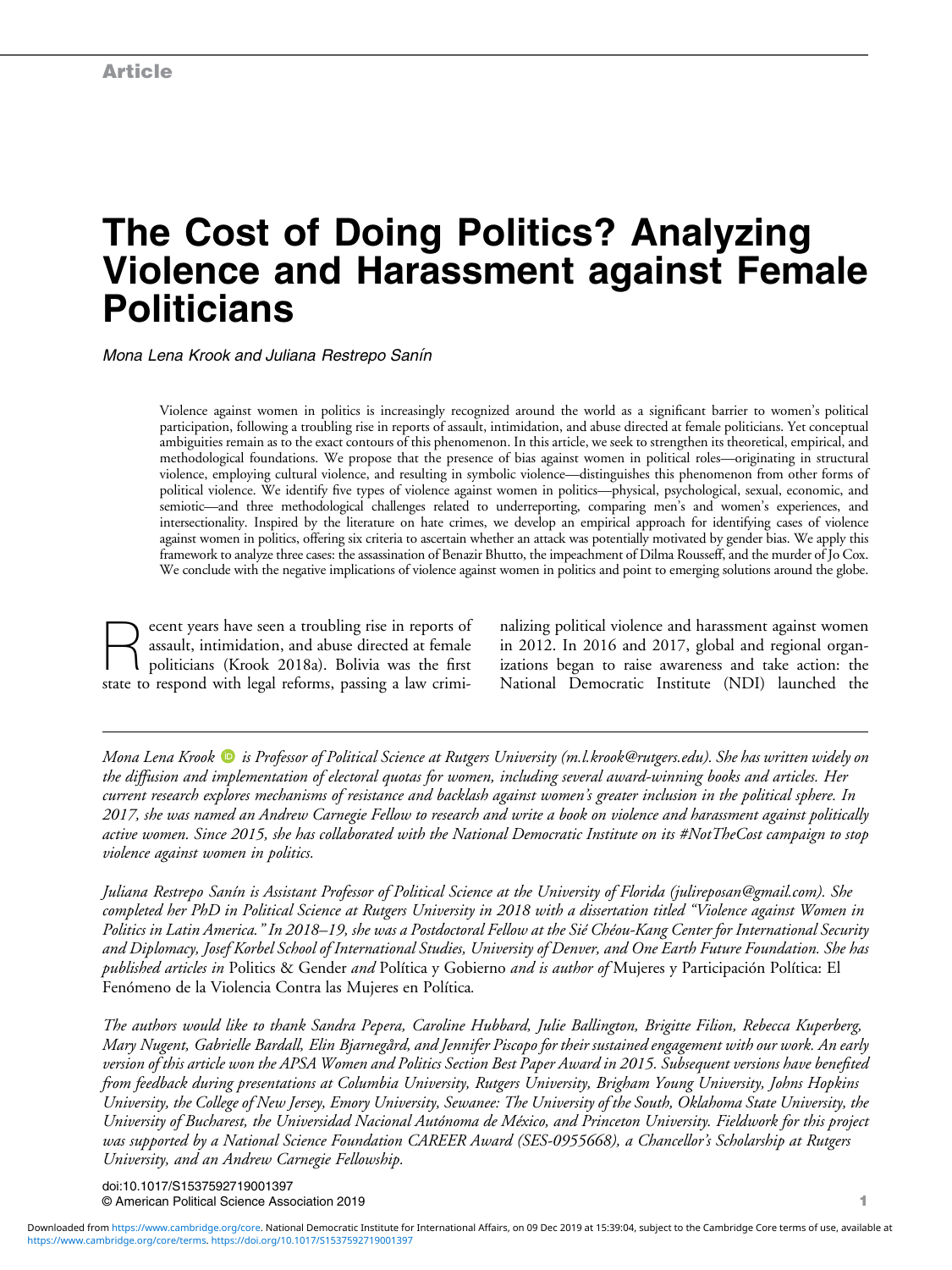#NotTheCost campaign to stop violence against women in politics; the Inter-Parliamentary Union (IPU) undertook a global study of sexism, violence, and harassment against female members of parliament (MPs); and the Inter-American Commission of Women published a model law to combat violence against women in political life. In 2018, the #MeToo movement led to the suspension or resignation of male MPs and cabinet ministers in North America, Western Europe, and beyond.

Available statistics indicate that violence against women in politics is not uncommon. The IPU finds that, globally, nearly all female MPs have experienced psychological violence in the course of their parliamentary work. Approximately one-third have suffered economic violence, one-quarter some type of physical violence, and one-fifth some form of sexual violence (Inter-Parliamentary Union 2016, 3). These patterns are confirmed at country and local levels. Of 425 women who ran for office in Malawi in 2009, 225 quit before the elections were over because of harassment and intimidation (Semu-Banda 2008). In Afghanistan, nearly all female candidates interviewed in the 2010 elections had received threatening phone calls (National Democratic Institute 2010). In Peru, 41% of female mayors and local councilors had been subjected to violence (Quintanilla 2012). In Bolivia, 70% of women had been victims of violence more than once (Rojas Valverde 2012).

Despite emerging global attention, several conceptual ambiguities remain regarding the contours of this phenomenon. First, definitions used by NDI and the IPU focus on women, suggesting that these acts target women because of their gender—but without comparing their experiences to those of men (Krook 2017). Second, terminology varies. UN Women and the International Foundation for Electoral Systems (IFES) highlight violence against women in elections, rather than in political life, whereas debates in Latin America distinguish between political violence and harassment. Finally, sources diverge in recognizing different forms of violence: the Bolivian law names two, IFES identifies three, and the IPU lists four.

This article seeks to resolve these ambiguities to lay the foundations for improved global research and programming. To make the concept of "violence against women in politics" more theoretically, empirically, and methodologically robust, we draw on literatures in multiple disciplines, a large collection of new stories and practitioner reports, and interviews we conducted in Asia, Latin America, North Africa, Western Europe, and sub-Saharan Africa between 2014 and 2018. In the first section, we propose that the presence of bias against women in political roles distinguishes this phenomenon from political violence and violence against politicians. We argue that violence against women in politics originates in structural violence, is carried out through cultural violence, and results in symbolic violence against women.

The second section maps empirical manifestations, emphasizing continuities across a broad range of behaviors falling under the umbrella of violence against women in politics. Recognizing that definitions of violence are contested, however, we introduce a distinction between violence, the use or threat of use of force, and harassment, the creation of a hostile work environment. We combine research and practitioner work on political violence and violence against women to identify four types: physical, psychological, sexual, and economic. Based on trends in women's experiences emerging in our news and interview data, we theorize one additional form: semiotic.

The third section addresses methodological challenges in studying this phenomenon: the problem of underreporting, the value of comparing men's and women's experiences, and the need to take intersectionality into account. Seeking to resolve these issues, the fourth section considers how to identify cases of violence against women in politics. Inspired by the literature on hate crimes, we present six criteria to help ascertain whether an attack was potentially motivated by bias.

To illustrate how these elements might inform empirical analysis, the fifth section applies our framework to three cases: the assassination of Benazir Bhutto, the impeachment of Dilma Rousseff, and the murder of Jo Cox. These acts targeted female politicians performing their political roles and as such ultimately violated their political rights. Based on our framework, we determine that the Rousseff and Cox cases constitute examples of violence against women in politics, but the Bhutto case does not. Ambiguities in the Cox data, in particular, show why a bias event approach is crucial for judging the broader significance of a given case. The final section outlines the negative implications of violence against women in politics and discusses emerging solutions around the globe.

# Theorizing the Phenomenon

Political scientists have long been troubled by political violence, defining it as the use of force— or threatened use of force—to achieve political ends (Della Porta 1995). It poses a challenge to democracy when one side gets "its way through fear of injury or death," rather than "through a process in which individuals or groups recognize each other... as rational interlocutors" (Schwarzmantel 2010, 222). Recent studies on violence against politicians and on violence against women in politics extend this agenda to consider threats and intimidation toward those who run for and hold political office. Similar to existing work on political violence, these literatures show how violent tactics seek to distort the collective will, with added impact when they specifically target members of particular groups.

#### Violence against Politicians

Violence against politicians has captured the attention of both practitioners and scholars working across disciplines.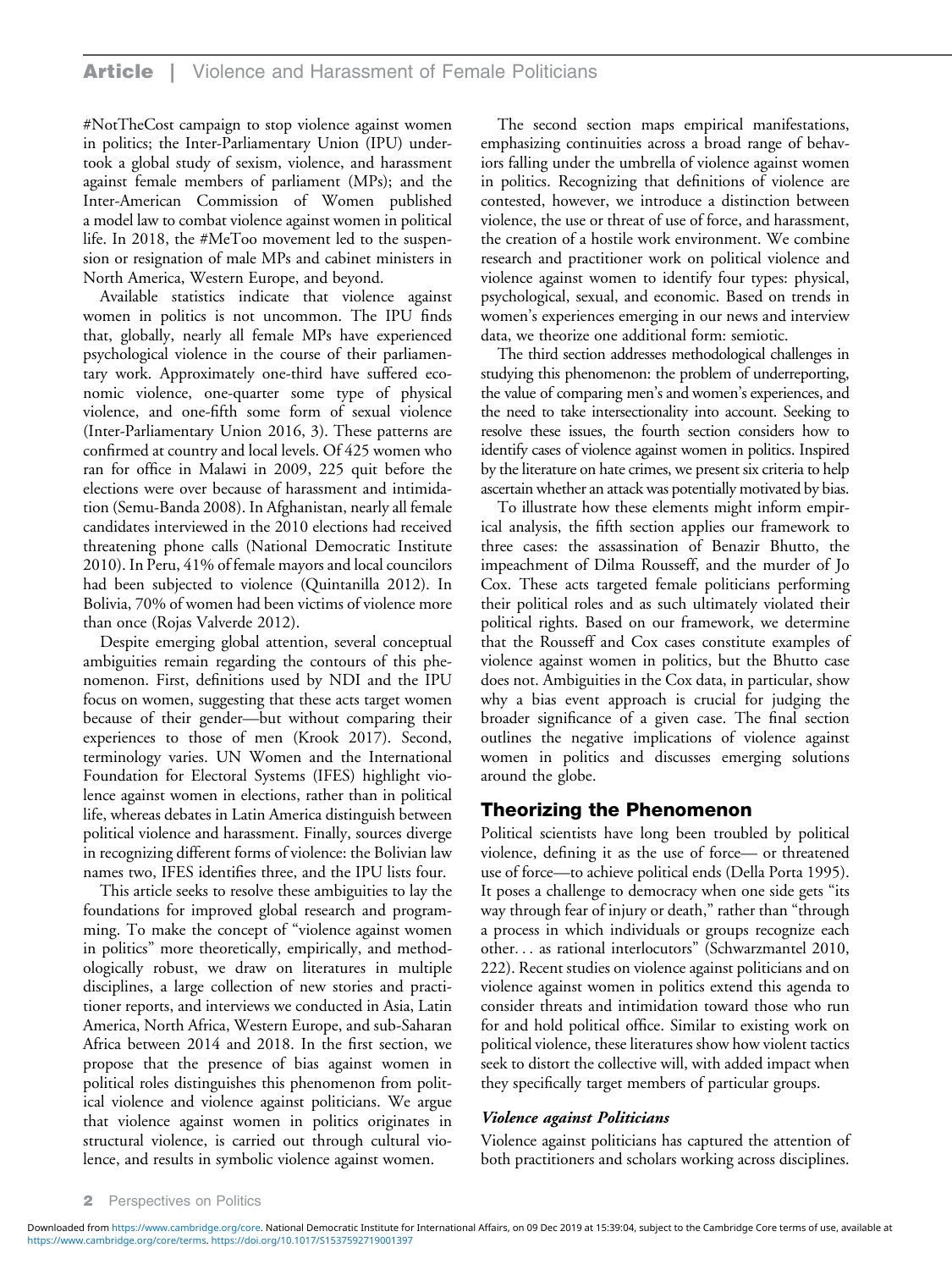The IPU Committee on the Human Rights of Parliamentarians recently renewed its efforts to pressure governments to investigate murders and disappearances and achieve redress for MPs unduly excluded from their mandates (Inter-Parliamentary Union 2018). Governments have also taken a keener interest in this issue. In 2015, the Italian parliament commissioned a survey of murdered politicians. In 2017, British prime minister Theresa May called for a review of abuse and intimidation of candidates, and the Swedish government launched a plan to tackle threats and hate directed at officeholders.

Most academic research on this topic has been conducted by forensic psychiatrists studying "aggressive/ intrusive" behaviors toward public figures, including physical attacks, threats, stalking, property damage, and inappropriate communications. Between 80% and 90% of MPs in New Zealand and the UK report experiencing at least one of these forms of harassment (Every-Palmer, Barry-Walsh, and Pathé 2015; James et al. 2016). More than one-quarter of Canadian politicians described these intrusions as "frightening" or "terrifying" (Adams et al. 2009, 807), and more than 40% of British MPs increased their security measures at home and work as a result (James et al. 2016, 186). For these scholars, intrusive behaviors "stand apart from what might be seen as the MP's working role" when they "interfere with his or her function, or cross the border into what is perceived as threatening" (178).

Political scientists and economists have taken a different approach, seeking to explain when, why, and how groups use violence against politicians—and with what effects. Evidence from Italy indicates that violence is most likely to occur after elections to influence policy, rather than being committed before elections to affect electoral outcomes. It is usually directed at local politicians and most often takes the form of arson and threatening letters (Daniele and Dipoppa 2017). Its aim is generally to provoke their removal or render them less effective in pursuing agendas that the group dislikes (Dal Bó, Dal Bó, and Di Tella 2003). Country factors may facilitate such violence; for example, in Mexico the number of narco-assassinations has increased since 2005 as a result of growing criminal fragmentation and political pluralization (Blume 2017).

Gender features in only a marginal way in these literatures, despite observations in passing that the majority of perpetrators are male (James et al. 2016) and that murdered politicians also tend to be male (Daniele 2017). Yet incorporating a gender lens into the study of violence against politicians does more than just highlight the gendered identities of victims and perpetrators. It also points to a related but distinct phenomenon, whereby the origins, means, and effects of violent acts specifically aim to exclude women from the political sphere, disrupting the political process as a means of reinforcing gendered hierarchies.

#### Violence against Women in Politics

In September 2017, British MPs held a debate on the abuse and intimidation of political candidates, agreeing that the problem affected all parties and posed a serious problem for democracy. Yet, numerous interventions in the debate by both male and female MPs noted that women were often specifically targeted. Work on online abuse makes a similar observation: whereas "generic trolls" aim to annoy, upset, or anger people, "gender trolls" engage in harassing and threatening behaviors often using graphic sexualized and gender-based insults to inspire fear and drive women to withdraw from online discourse (Mantilla 2015). Although the technology is new, maligning a woman's character, often by reference to her sexuality, has been a recurring strategy historically to discredit women's ideas and inhibit their participation in traditionally male-dominated spaces (Spender 1982).

Violence against women in politics thus entails violations of both electoral and personal integrity (Bjarnegård 2018). It stems from misogyny, a system that polices and enforces patriarchal norms and expectations. Misogyny distinguishes between "good" and "bad" women, punishing the latter for perceived violations of appropriate gender roles (Manne 2018). Political scientists have largely overlooked this phenomenon because they tend to define violence in a minimalistic way, as an act of force. Sociologists and many feminist theorists, in contrast, tend to define violence more comprehensively as an act of violation (Bufacchi 2005), thereby uncovering behaviors that otherwise remain hidden or "naturalized." Inspired by this work, we propose that violence against women in politics originates in structural violence, is perpetrated through cultural violence, and results in symbolic violence against women (Figure 1).

Violence against women in politics begins with structural violence, involving the stratification of access to basic human needs based on ascriptive group membership. Built into the social structure, this stratification enacts harm in the form of unequal life chances (Galtung 1969), "leav[ing] marks not only on the human body but also on the mind and the spirit" (Galtung 1990, 294). The structural origins of women's political exclusion stem from ancient and modern political theories associating men with the public sphere and women with the private (Okin 1979). This divide limits women's mobility even in

## Figure 1 Violence against women in politics

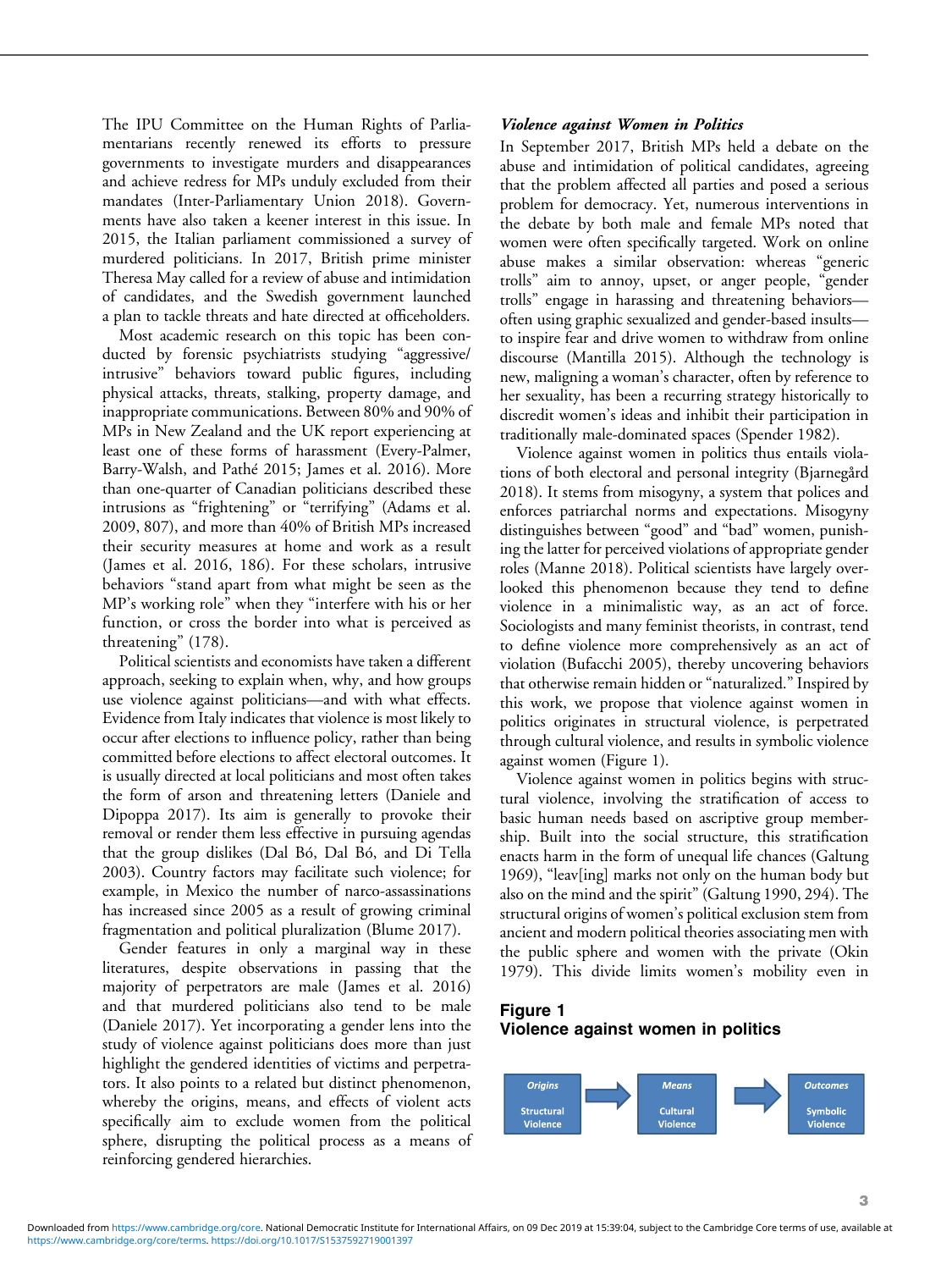countries where women's movement in public spaces is not legally restricted. Structural violence inspires and rationalizes hostility against women leaders stemming from their perceived status violations (Eagly and Karau 2002).

Cultural violence provides the means for perpetrating violence against women in politics. It refers to cultural norms used to justify mistreatment, thereby "changing the moral color of an act from red/wrong to green/right or at least to yellow/acceptable" (Galtung 1990, 291). Rooted in dynamics of structural violence, cultural violence creates a double standard by tolerating violence when perpetrated against members of particular groups. Rape myths are one form: blaming survivors, they suggest that rapes are provoked by women's personal choices in clothing and behavior (Suarez and Gadalla 2010). Sexist jokes are another form of cultural violence, expressing antagonistic attitudes toward women under the guise of "benign amusement" (Ford 2000). Sexual objectification is a third common vehicle, reducing women to physical attributes and thereby denying their competence and full emotional and moral capacity (Heflick and Goldenberg 2011).

Symbolic violence is the intended outcome of violence against women in politics. According to Bourdieu (2001), masculine domination is the quintessential form of symbolic violence, seeking to put women who deviate from prescribed norms back "in their place." What makes symbolic violence so powerful is "misrecognition," whereby the "dominated apply categories constructed from the point of view of the dominant to the relations of domination" (35). These dynamics can be seen in cases of sex-based harassment: men and women alike may punish individuals who deviate from gender norms to defend their own status in the existing system of gender hierarchy (Berdahl 2007). Backlash against agentic women maintains stereotypes and rewards perpetrators psychologically, increasing their self-esteem (Rudman and Fairchild 2004).

# Mapping Empirical Manifestations

A minimalist conception of violence as force focuses on the deliberate infliction of physical injury, highlighting the intentions of agents who commit acts of violence at single moments in time. In contrast, a more comprehensive view of violence as violation recognizes a wider range of transgressions, privileging the experiences of victims and the temporally indeterminate "ripples of violence" affecting survivors, their families, and society (Bufacchi 2005; Bufacchi and Gilson 2016). Reflecting the latter approach, research and activism on violence against women go beyond physical violence to emphasize a continuum of violent behaviors (Kelly 1988).

International and national frameworks thus enumerate various forms of violence against women. Article 2 of the

1993 UN Declaration on the Elimination of Violence against Women names physical, sexual, and psychological violence, to which Article 3 of the 2011 Council of Europe's Istanbul Convention adds economic violence. World Bank data from 189 countries indicate that all four forms appear in national laws, with varying degrees of recognition: physical violence is criminalized in 137 states, psychological violence in 134, sexual violence in 106, and economic violence in 86 (World Bank 2016).

We propose two modifications to these prevailing frameworks. First, recognizing that political scientists without a foundation in gender studies may hesitate to adopt a broad concept of violence, we propose retaining the umbrella concept of violence against women in politics, under which we can distinguish between acts of *violence*, involving the use of force, and *harassment*, actions creating a hostile work environment. Second, we theorize a fifth form of violence against women in politics, semiotic violence, which captures dynamics not reducible to the four other types. Figure 2 illustrates how the five types of violence form part of the same field of behaviors, but may nonetheless be distinguished from one another.

#### Physical Violence and Harassment

Physical violence involves efforts to inflict bodily harm and injury. In 2004, a Mexican mayoral candidate, Guadalupe Ávila Salinas, was shot dead in broad daylight by the sitting mayor while holding a meeting with women from the community (Jarquín Edgar

# Figure 2 Types of violence against women in politics



**Perspectives on Politics**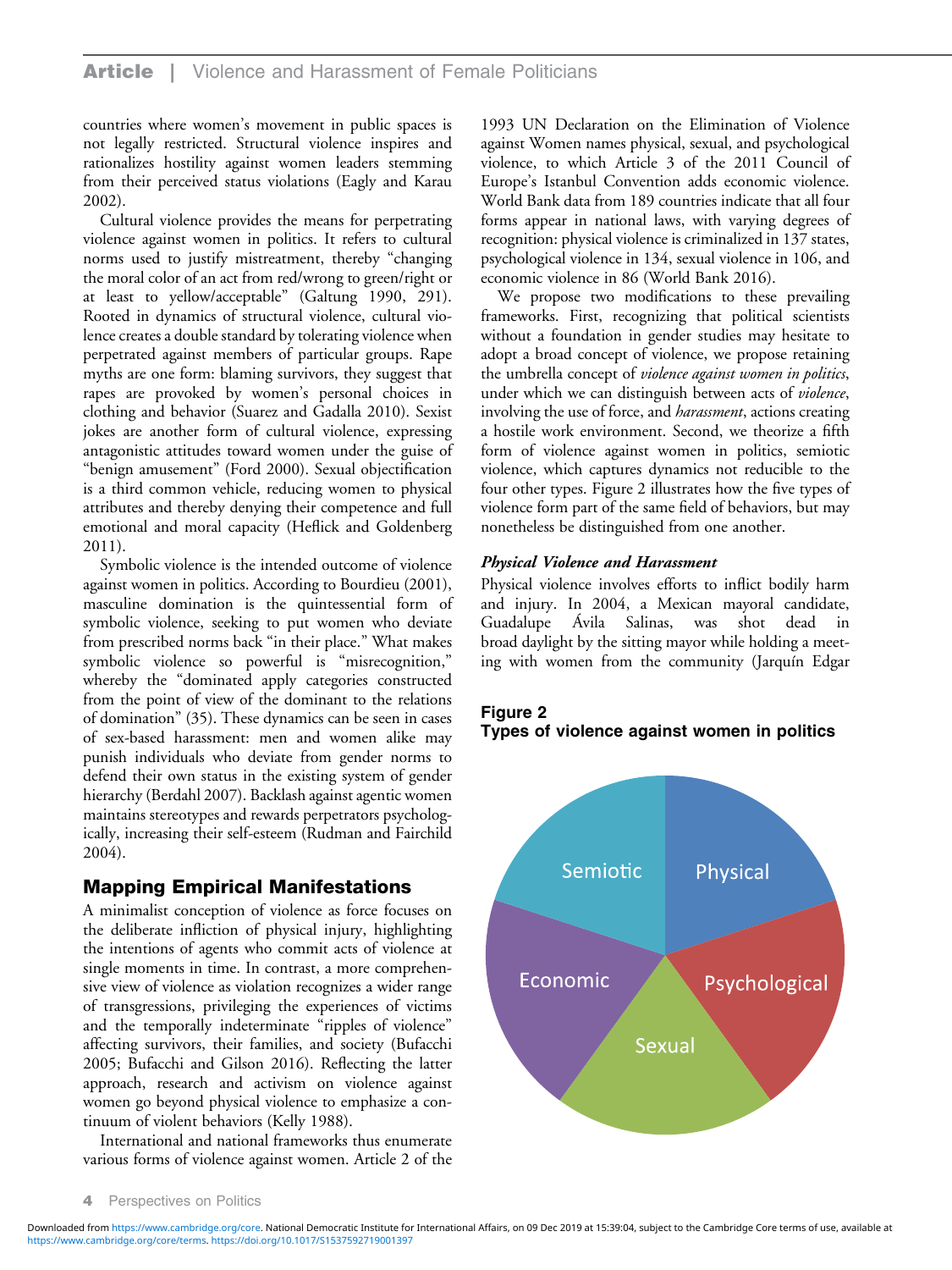2004). Other women have been kidnapped, such as Afghan MP Fariba Ahmadi Kakar, who was abducted by Taliban rebels in 2013 (Graham-Harrison 2013), or severely beaten, as was Kenyan parliamentary candidate Flora Terah in 2007 (Terah 2008).

Physical harassment entails touching, jostling, or other forms of unwelcome physical proximity, as experienced by an activist in Uganda who was stripped naked by police at a party rally in 2015. It might also involve involuntary confinement; for example, a candidate in Tunisia was locked in her home by her husband to prevent her from attending a campaign event.<sup>1</sup> The tangible nature of physical acts makes them the most widely recognized and least contested forms of violence against women. They tend to be relatively rare, however, with perpetrators opting for "less costly" means of violence and harassment before escalating to physical attacks.

#### Psychological Violence and Harassment

Psychological violence inflicts trauma on individuals' mental state or emotional well-being. Examples include death and rape threats, carried out in person or online. Laura Boldrini, speaker of the Italian parliament, received bullets in the mail, saw "Death to Boldrini" scrawled on city walls, and was burned in effigy (Feder, Nardelli, and De Luca 2018). Rape threats against British MP Jess Phillips on Twitter became so common that she was forced to block her Twitter accounts and report the abuse to police.<sup>2</sup>

Psychological harassment occurs inside and outside of official political settings. Malalai Joya, an Afghan MP, was called a prostitute and had water bottles thrown at her in parliament; in 2007 she was ejected by a show of hands, in violation of official procedures for suspending an MP (EqualityNow 2007). Ayaka Shiomura, a Japanese local councilor, was taunted by male colleagues, who yelled "Go and get married" and "Can't you give birth?" at her while she was making a speech on increasing the number of women in the workforce (Lies 2014). In Sierra Leone, men in secret societies have sought to scare off female candidates (Kellow 2010).

#### Sexual Violence and Harassment

Sexual violence comprises sexual acts and attempts at sexual acts by coercion. Stigma prevents many women from coming forward to report their experience of sexual violence. For example, it was only in 2014, during debates on sexual violence in Canadian politics, that former deputy prime minister Sheila Copps disclosed she had been sexually assaulted by a male provincial parliament colleague in 1980 (CBS News 2014). In 2016, Monique Pelletier revealed she was assaulted by a male senator in 1979 while serving as the French minister of women's rights.<sup>3</sup>

Sexual harassment entails unwelcome sexual comments or advances. In recent years, elected men who have lost their positions because of such allegations include Mbulelo Goniwe, chief whip for the African National Congress party in South Africa in 2006; Massimo Pacetti and Scott Andrews, Liberal MPs in Canada in 2014; Silvan Shalom, interior minister of Israel in 2015; and Denis Baupin, vice president of the French National Assembly in 2016 (Krook 2018b). The rise of the #MeToo movement in 2017 has accelerated similar disclosures in countries as diverse as Britain, Canada, Korea, Russia, and the United States.

#### Economic Violence and Harassment

Feminists theorize economic violence as abuse seeking to deny or control women's access to financial resources (UN Women/UNDP 2017, 17), whereas definitions of electoral violence include injuries inflicted on "person or property at any stage of the long electoral cycle" (Norris, Frank, and Martínez i Coma 2014, 9). We define economic violence as property damage, ranging from petty vandalism to attempts to undermine a woman's economic livelihood. Extremists defaced and tore down women's campaign posters in Iraq (Abdul-Hassan and Salaheddin 2018), and British MP Angela Eagle had a brick thrown through the window of her constituency office (Perraudin 2016). In India, the land and crops of a local councilor were destroyed (Asian Human Rights Commission 2006).

Economic harassment involves withholding economic resources to reduce women's capacity to perform their political responsibilities. In Bolivia, local officials refused to pay the salaries of elected women (Corz 2012), and in Peru, the husband of a local councilor prevented her from having access to the family's money after she was elected (Quintanilla 2012). In Costa Rica, El Salvador, Mexico, and Peru, locally elected women, but not their male colleagues, were denied offices, telephones, and even travel expenses (Krook and Restrepo Sanín 2016).

#### Semiotic Violence and Harassment

Semiotic violence is perpetrated through degrading images and sexist language (Krook 2019). Sexual objectification is one strategy of semiotic violence. After the election of Croatian president Kolinda Grabar-Kitarović in 2015, national news outlets published stills from an alleged sex tape of her; in 2016, photos supposedly of her wearing a bikini went viral ("OK Ladies" 2016).

Symbolic annihilation is another strategy. This concept, which was developed in media studies, proposes that excluding or trivializing particular groups transmits a message about the societal value of the members of those groups (Klein and Shiffman 2009). Symbolic annihilation occurs in politics in at least two ways. First, opponents seek to erase women as actors in the political imagination. In 2009, ultra-Orthodox newspapers in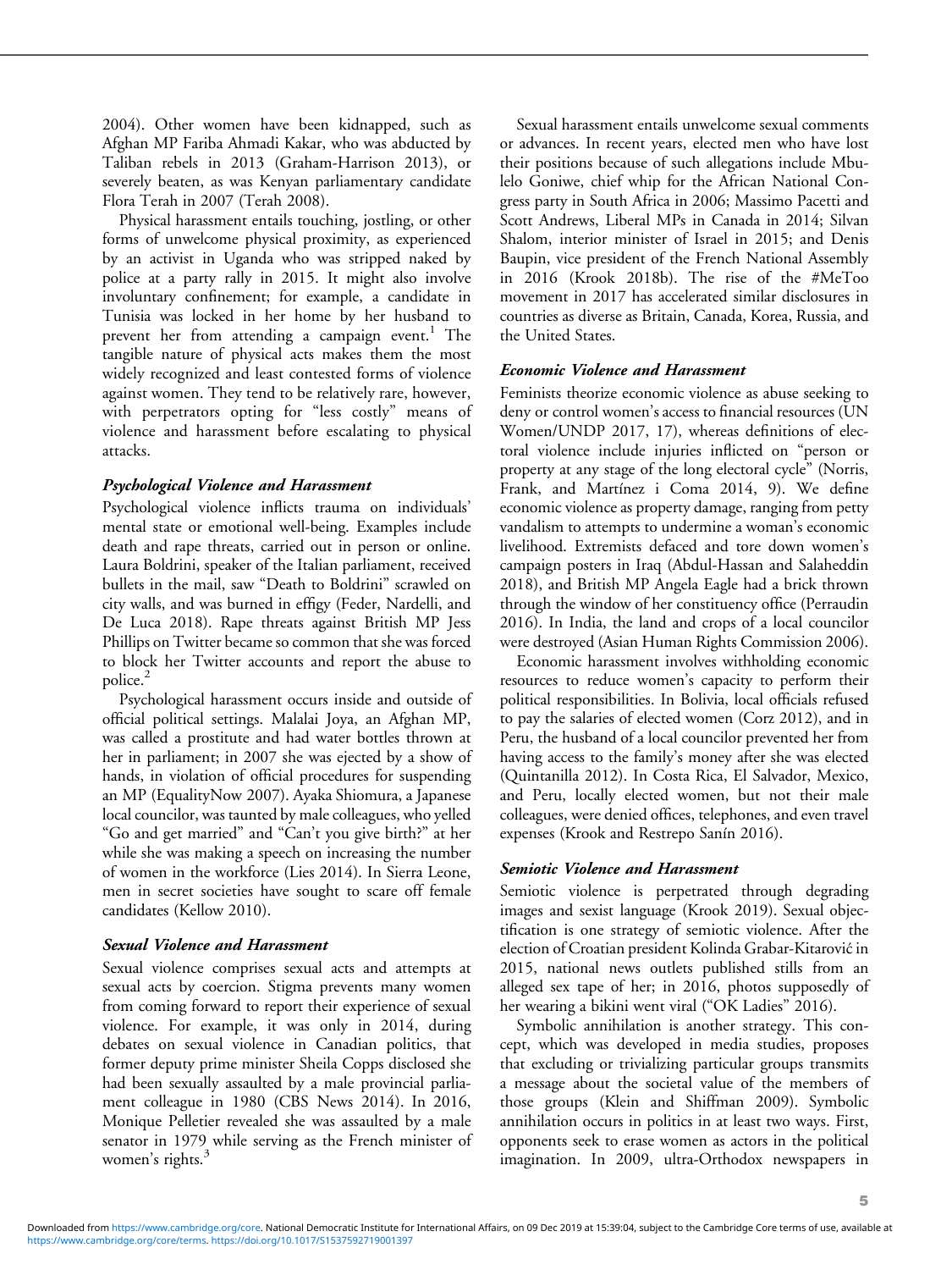Israel altered photos of the cabinet to exclude its female members (Huffington Post 2009). Second, rules of language and grammar are deployed to resist gendered transformations. In 2014, a conservative male MP in France repeatedly addressed the president of the National Assembly as Madame le Président (using the masculine form of "president"), despite her telling him multiple times to use Madame la Présidente, the feminine form (Cotteret 2014).

A third strategy is to employ highly negative gendered language to characterize female politicians and their behaviors. Misogynistic merchandise featuring slogans like "Trump That Bitch!" was widely sold at Donald Trump rallies during the 2016 U.S. presidential elections (Bellstrom 2016), and Trump famously called Hillary Clinton "a nasty woman" during the final presidential debate. In the Philippines, President Rodrigo Duterte described Senator Leila de Lima as "immoral" and an "adulterer" when she challenged his leadership, actions that female colleagues condemned as "slut-shaming" (Sherwell 2016).

## Interrelated Violence

Analytically distinguishing between these five types does not mean that they are clearly distinct in practice. Sexual assault, for example, may have both physical and psychological components. Similarly, when distributed to a larger public, photoshopped images constitute semiotic violence; when sent to the woman in question, they entail psychological and sexual harassment. These overlaps do not undermine our classification, we argue, but rather bolster the case for thinking about these acts as part of a shared field of practices. Interrelations are perhaps best illustrated, however, by cases where different forms of violence appear in an escalating pattern over time.

For Juana Quispe, a local councilor in Bolivia, psychological and economic harassment culminated in physical violence. Even though Quispe and her male party colleagues were critical of the mayor, she was singled out for mistreatment. The mayor, his supporters, and various local councilors first pressured her to resign. When she did not do so, they changed the council's meeting times and refused her entrance to the sessions. They then falsely accused her of corruption, suspending her from her position. She waged a seven-month legal battle that resulted in her being reinstated, but the council then denied her a salary for those seven months, arguing that she had not attended its sessions. One month later, she was murdered (Corz 2012). $4$ 

# Tackling Methodological Challenges

Documenting violence against women is notoriously difficult. Many women are reluctant to report violence because of feelings of shame and stigma, fear of retaliation, and perceived impunity for perpetrators

(Palermo, Bleck, and Peterman 2014). Normalized in many societies, violence against women is rarely seen as a problem in need of intervention. In the case of violence against women in politics, political dynamics further disincentivize speaking out. Additionally, calls to incorporate gender and intersectionality raise questions about the robustness of research if men are not included as subjects and how diversity among women should be recognized and taken into account.

## Reporting Instances of Violence

Perhaps the number one barrier to studying this phenomenon is the tendency to dismiss violence as "the cost of doing politics." While some of this resistance appears to stem from a hesitance to be viewed as "victims," many elected women acknowledge that female colleagues have been targeted for gender-based violence (Cerva Cerna  $2014$ .<sup>5</sup> A best practice strategy for collecting statistics on violence against women is to avoid the word "violence," giving rise to varied subjective interpretations, in favor of asking a list of questions about specific acts (United Nations 2014). Using this approach, the IPU (2016) finds that violence and harassment against women parliamentarians is widespread.

Silence on these issues is not merely a cognitive question, however. It may also be a strategic decision. In interviews, women admit frankly that speaking out would be a form of "political suicide." <sup>6</sup> One reason is that most perpetrators are members of the woman's own political party (National Democratic Institute 2018; UN Women 2014). Insiders may justify suppressing women's accounts out of concerns about negative publicity that could be exploited at election time. Another concern is that women may believe that it will reflect badly on themselves, as in Tanzania where demanding sexual favors for political positions is widespread.<sup>7</sup> Silence may also be the result of staff decisions to read and delete abusive correspondence, so that MPs are not fully aware of the extent of harassment (Committee on Standards in Public Life 2017).

In cases where women are willing to speak out, moreover, it is rarely clear to whom they should report. In 2014, sexual harassment allegations against Canadian MPs from different parties led to the discovery that there were no procedures in place to handle such claims.<sup>8</sup> In the wake of the #MeToo movement, women in several countries have created anonymous reporting mechanisms to fill this gap.<sup>9</sup> In Mexico, where the problem is well recognized but no legal framework yet exists, women have lodged complaints with diverse state institutions.<sup>10</sup> Opening up about sexual violence or harassment may backfire, however, causing female politicians to be portrayed as overly emotional, as occurred after Australian prime minister Julia Gillard's misogyny speech in parliament in 2012 (Wright and Holland 2014). Women may also

**6** Perspectives on Politics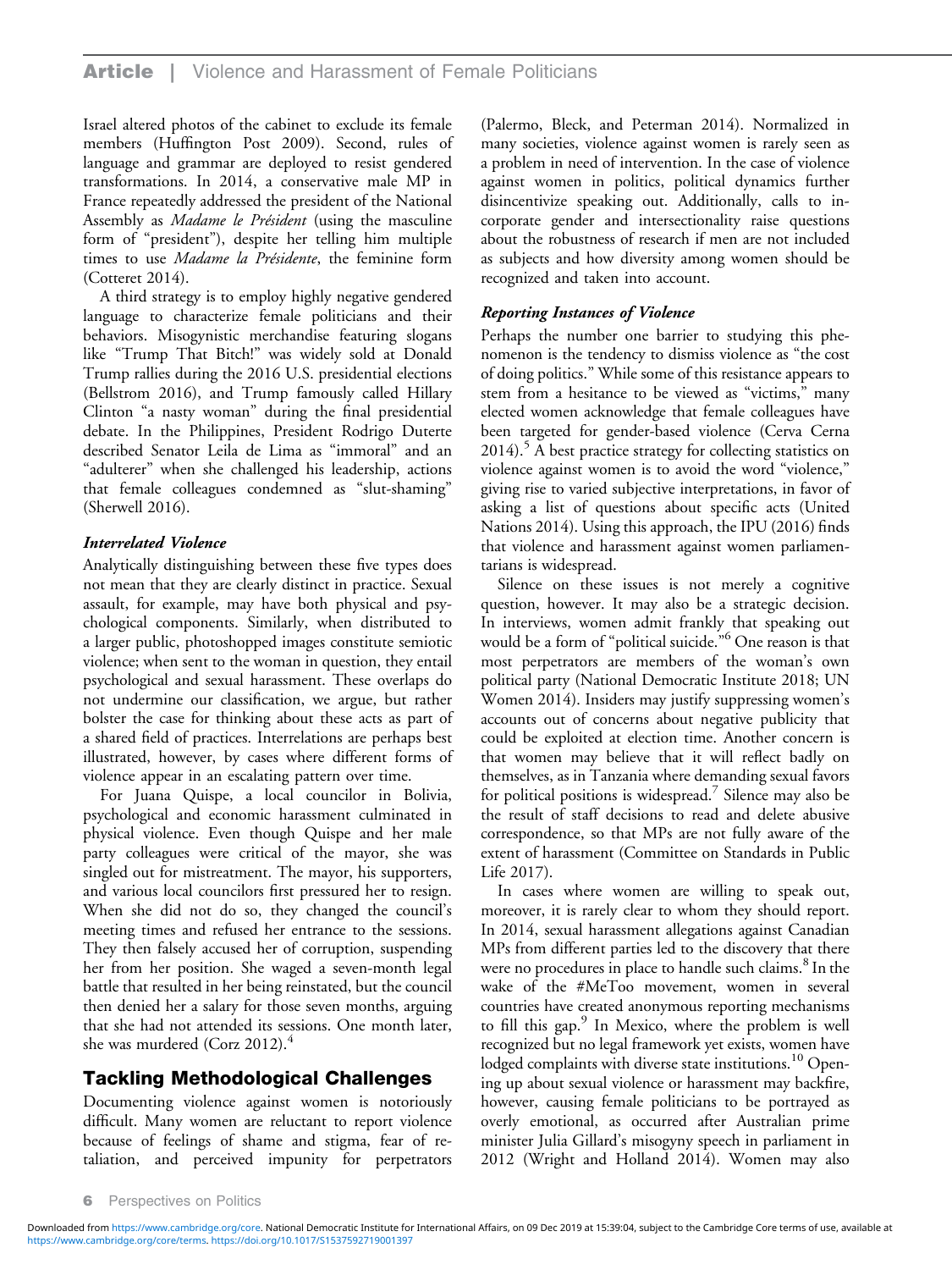simply not be believed: when Kim Weaver stood down as a candidate in an Iowa congressional race against incumbent Steve King, citing "very alarming acts of intimidation, including death threats," he tweeted in response, "Death threats likely didn't happen but a fabrication" (Fang 2017).

#### Comparing Men's and Women's Experiences

A second challenge in studying this topic stems from calls to take "gender" seriously in political research. Some scholars argue that it is vital to study men and women together, recognizing that men are gendered beings and that comparison is essential for ascertaining whether or not gender plays a role (Bjarnegård 2018). Bolstering the case for this approach, a review by IFES of its electoral violence data finds that men are more often victims of physical violence, whereas women are more likely to face psychological violence (Bardall 2011). Some male politicians have also been targeted for gender-based attacks: Harvey Milk, the first openly gay man to hold public office in the United States, was assassinated in 1978 by an antigay colleague.

Emphasizing that men also experience gender-based political violence, however, risks theorizing a false symmetry between men's and women's experiences. Within the broader field of violence against women, emphasis on the fact that most victims of gender-based violence are women gave rise to a counternarrative—based not on facts but driven by broader political agendas—claiming that men and women were equally victims and perpetrators of domestic violence. This equivalence perspective, however, is easily disproved when types and severity of violence are taken into account (Berns 2001).

In the political world, some male politicians do claim to be equally or more abused than their female counterparts.<sup>11</sup> Yet many male MPs reject the notion of equivalence; for example, British MP Martin Whitfield stated, "I fully accept that my experience... is but a mere toe in the water compared with the vile abuse received by other... Members, especially women."<sup>12</sup> Focusing on mere numbers also can distort perceptions of gender and political violence. A study of mafia assassinations of Italian mayors observes that all victims were male, without noting that women are severely underrepresented in these positions.

#### Taking Intersectionality into Account

The emphasis on violence against women in politics, finally, seems to suggest that gender is the only source of abuse. However, the concept of intersectionality theorizes that different facets of identity interact to shape life opportunities and experiences (McCall 2005). Although intersectionality has not yet been incorporated widely into theorizing about violence against women in politics (Kuperberg 2018), it is present in news coverage and emerging data on this phenomenon. An analysis of Twitter abuse against female MPs in the United Kingdom finds

that nearly half of the abusive tweets were directed at Diane Abbott, the first black woman to be elected to the British parliament; when Abbott was taken out of the sample, black and Asian women still received 30% more abuse than their white counterparts (Amnesty International UK 2017).

These interactions are not limited to gender and race. In the United Kingdom, sexism combined with anti-Semitism against Luciana Berger, a Jewish MP, and homophobic slurs were made against Angela Eagle, the first openly lesbian MP.<sup>13</sup> Poor and lower-caste women are more vulnerable than other groups in India, Nepal, and Pakistan (UN Women 2014, 64-65), whereas younger women are more prone to violence and harassment according to global data from the IPU (2016). Women who challenge gender roles in multiple ways—being outspoken feminists $14$  or ascending to prominent leadership positions (Davies 2014)—also seem to experience more numerous and more vitriolic attacks. The intersectional nature of this violence, however, does not undermine bias against women as a key driver. Rather, it substantiates the intuition that structural, cultural, and symbolic violence against women and members of other marginalized groups lie at the heart of this phenomenon.

# Identifying Bias Events

Due to dynamics of structural, cultural, and symbolic violence, bias against particular groups is often highly naturalized. As a result, perpetrators may not be aware of their prejudice, and targets may accept mistreatment as simply the normal course of affairs. This creates serious challenges to identifying acts of violence against women in politics. To move beyond this impasse, we draw on the hate crimes literature to conceptualize violence against women in politics as "bias events." Translating this into a strategy for empirical research, we pull from existing legal guidance to create six indicators for identifying cases of violence against women in politics. Consistent with legal applications, this holistic approach does not require that all six criteria be met. Rather, it calls for pieces of evidence to be weighed in relation to one another to determine whether, on balance, they would support a finding of bias against women in political roles.

## The Concept of Hate Crimes

Hate crime laws impose a higher class of penalties when a violent crime targets victims because of their perceived social group membership. These crimes are deemed to be more severe because they also involve group-based discrimination. Used to reassert privilege on the part of dominant groups, their impact "goes far beyond physical or financial damages. It reaches into the community to create fear, hostility, and suspicion" (Perry 2001, 10). These "message crimes" thus aim to deny equal rights to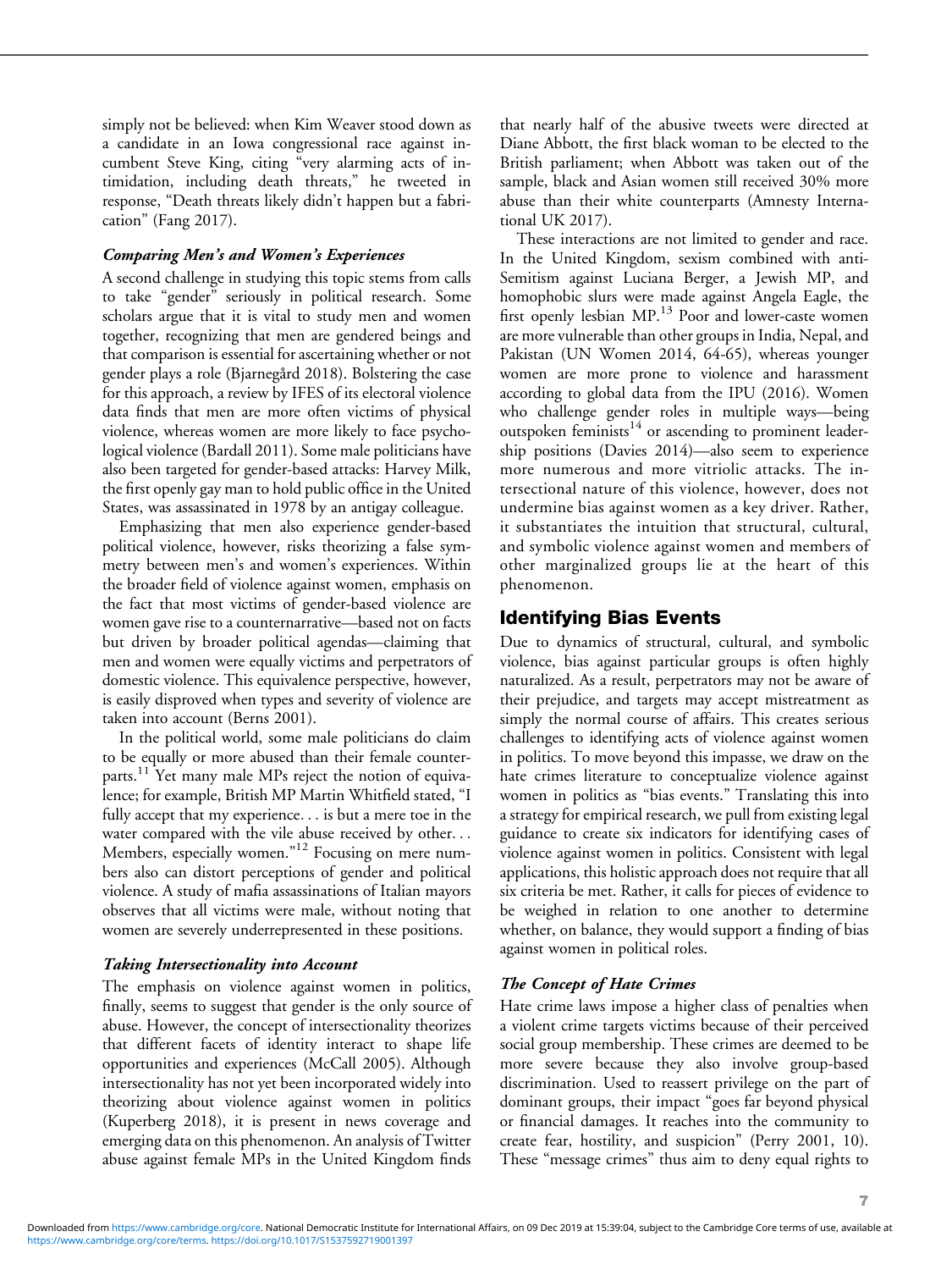group members and heighten a sense of vulnerability among other members of the community (Iganski 2001).

One critique of hate crime legislation is that it punishes "improper thinking," violating the right to free speech (Jacobs and Potter 1997). Yet the aim of these laws is to ensure that all members of society are free to exercise their civil rights without public or private interference (Weisburd and Levin 1994). Perpetrators' actions seek to diminish free speech on the part of the harassed and other members of their group (Mantilla 2015).

Women have not fully benefited from existing hate crime laws because of the frequent exclusion of gender as a category (McPhail 2002). This stems not only from structural and cultural violence naturalizing the mistreatment of women but also from the existence of other laws on violence against women (Walters and Tumath 2014). A further challenge relates to the word "hate," given that perpetrators rarely, in fact, hate all women. Manne critiques this "naïve conception" of misogyny in favor of thinking about it as a property of social systems, in which women face hostility "because they are women in a man's world" (2018, 33; emphasis in original).

Weisburd and Levin advocate using the term "bias crime," arguing that it more accurately captures this discriminatory, group-based hierarchical component. As civil rights violations, the hateful intent of the perpetrator is less important than the discriminatory use of violence against those who are seen as "transgressors" against their "proper role" in society (1994, 36). Focusing only on "crimes," we argue, is also too limited. We expand our focus, therefore, to include what police in England and Wales label "hate incidents" or "any non-crime perceived by the victim or any other person, as being motivated by prejudice or hate" (Ask the Police 2018). With these modifications, we propose the umbrella concept of "bias events" as the broader category drawing lines around what does and does not constitute an act of violence against women in politics.

A bias event approach has numerous advantages over a hate crime framework for analyzing violence against women in politics. First, it avoids unduly restricting the focus to criminal behaviors, recognizing that legal standards vary across countries, as does state capacity to enforce laws. Second, this approach decenters the state and the police as the only actors relevant to tackling violence against women in politics, opening up opportunities for other actors, such as international organizations, political parties, and civil society, to be active on this issue. Third, it displaces a focus on perpetrator intentions, which can be misunderstood or denied, in favor of the perspectives and experiences of victims and society at large.

#### Criteria for Ascertaining Bias

To develop criteria for identifying bias events, we start with the guidelines in the FBI's Hate Crime Data Collection Guidelines and Training Manual. The FBI notes that because it is difficult to ascertain an offender's subjective motivation, a crime should be deemed to be motivated by bias "only if investigation reveals sufficient objective facts to lead a reasonable and prudent person to conclude that the offender's actions were motivated, in whole or in part, by bias" (2015, 4).

These guidelines list various types of evidence that particularly when combined—might support a finding of bias. We focus on five of these, fleshing out how they might be used to analyze potential acts of violence against women in politics and establish the presence of bias against women in political roles (see Table 1). First, the offender made oral comments, written statements, or gestures indicating bias. This might include using sexist or sexualized language—in-person, in print, or online—objectifying or otherwise denigrating women. Second, the offender left bias-related drawings, symbols, or graffiti at the scene. Perpetrators, in this case, might post degrading images of female politicians, or paint sexist insults on campaign posters, homes, or constituency offices.

Third, the victim was engaged in activities related to his or her identity group. Political women in this scenario might be outspoken feminists, but they may also simply have sought to speak up for women. Fourth, the offender was previously involved in a similar incident or is a hate group member. The perpetrator might have harassed other female politicians, or might participate in men's rights networks or other groups seeking to defend patriarchy. Fifth, a substantial portion of the community where the event occurred perceived that the incident was motivated by bias.<sup>15</sup>

## Table 1 Six criteria for detecting bias

1. The offender made oral comments, written statements, or gestures indicating bias.

2. The offender left bias-related drawings, symbols, or graffiti at the scene.

3. The victim was engaged in activities related to his or her identity group.

4. The offender was previously involved in a similar incident or is a hate group member.

5. A substantial portion of the community where the event occurred perceived that the incident was motivated by bias. 6. The victim was evaluated negatively according a double standard.

Note: All six criteria need not be met to reach a conclusion of bias.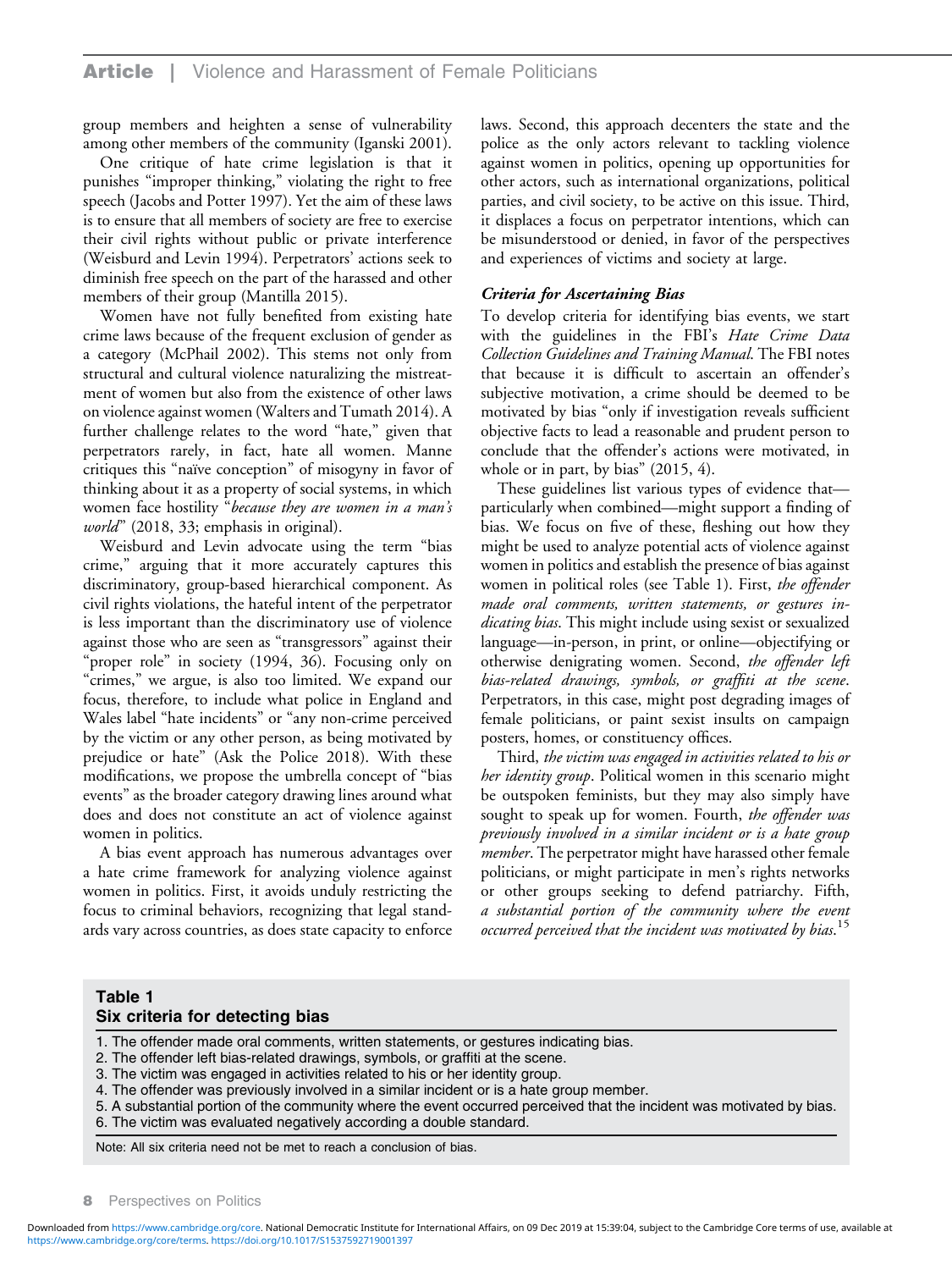Evidence for this might include speeches, opinion pieces, or demonstrations —especially by other women—which explicitly attribute the attack to a woman's gender.

Not all acts of bias are so transparent, however. In cases of unconscious bias, people believe that they are not prejudiced, but nonetheless think or act in biased ways. Unconscious bias may appear in the form of microaggressions: everyday indignities that communicate hostile, derogatory, or negative views toward members of certain groups (Sue 2010). A more purposive approach masks prejudiced views by claiming other forms of wrongdoing, for example through "judicial harassment," whereby individuals are targeted with baseless legal charges that divert time, energy, and resources away from their work (Frontline Defenders 2018). To detect these forms of bias, we propose a final criterion: the victim was evaluated negatively according a double standard. This might include attacking female politicians in ways and for reasons not used for male politicians.

This hate-crimes-inspired approach goes far in resolving the three methodological challenges described earlier. First, the analysis does not require that the perpetrator or victim recognize the act as an instance of violence against women in politics. Second, this approach is case based and thus does not require comparisons with other populations to establish that sexism and misogyny played a role. Third, attention to bias as a larger category enables intersectional experiences to be taken into account, while also presenting a framework for ascertaining bias against members of other marginalized groups. By emphasizing the need for analysis, finally, this approach opens up the possibility that some incidents against female politicians may not be attributable to bias.

# Applying the Framework

According to a bias event approach, ascertaining the meaning of particular acts requires placing them in their broader context, using information about their content, targets, perpetrators, and impact. Consistent with the FBI handbook, this approach does not require that all six criteria be met in full. Recognizing that many cases will be ambiguous, with potentially conflicting or competing sources of information, our framework uses these criteria as guidance to explore whether, on balance, the available data would support a finding of bias. Illustrating how to gather and weigh evidence through this lens, we analyze three cases from different parts of the world to determine whether – or not – they constitute violence against women in politics.

## Benazir Bhutto

Benazir Bhutto served as prime minister of Pakistan from 1988 to 1990 and 1993 to 1996. After years living abroad, she returned in October 2007 to contest parliamentary elections. Upon her homecoming, she survived an assassination attempt when her motorcade was bombed on its way to a campaign rally in Karachi, killing hundreds of bystanders. On December 27, after months of a tense political and security situation, she was killed as she stood up in her car, waving from the open sunroof, while leaving a rally at Liaquat Bagh park in Rawalpindi. The next day, the Ministry of the Interior announced the cause of death and identified who was responsible for the attack. This quick resolution raised more questions than it answered. In 2008, her widower, Asif Ali Zardari, the new Pakistani president, requested support from the UN for a fact-finding mission to establish the circumstances surrounding her assassination.

Conducting more than 250 interviews over the course of nine months, the UN team noted the lack of data available for evaluation: the crime scene was hosed down within an hour of the attack, only 23 pieces of evidence were collected, and an autopsy on the body was not permitted. The team ultimately concluded that these failures were deliberate (United Nations Committee of Inquiry 2010). After the initial arrests, police abandoned their efforts to identify the suicide bomber, leaving his motives unclear. As a result, there is no evidence regarding (1) comments, statements, or gestures and (2) drawings, symbols, and graffiti that might support a finding of gender bias. Evidence that is available, however, strongly points to political motivations for the attack: Bhutto was placed under house arrest before the assassination, there were curious security lapses on the day of her assassination, and government officials behaved suspiciously in the wake of the attacks (Farwell 2011; Hussain 2008; United Nations Commission of Inquiry 2010).

The longer trajectory of Bhutto's career, nonetheless, provides ample testimony of hostility to her leadership due to the fact that she was a woman. When she returned to Pakistan in the late 1980s, she was constantly asked in media interviews why she was not married, leading her to consent to an arranged marriage so she could continue her political activities. In 1988, her party won the elections, but religious leaders opposed her leadership, arguing that a woman could not serve as head of an Islamic state (Zakaria 1990). Empowerment of women formed a key part of her party's manifesto, and one of her first actions as prime minister was to free many female prisoners, symbolically releasing women from the "social prisons" they had suffered during the military dictatorship (Weiss 1990). While this suggests she (3) was engaged in activities related to her identity group, her government subsequently failed to overturn some of the most discriminatory laws against women (Suvorova 2015). By 2007, her focus on women's issues was much reduced, appearing in the second half of her party manifesto in a mere half-page of a 22-page document (Pakistan Peoples Party 2008).

Because of the botched police investigation, many theories flourished regarding her assassins and their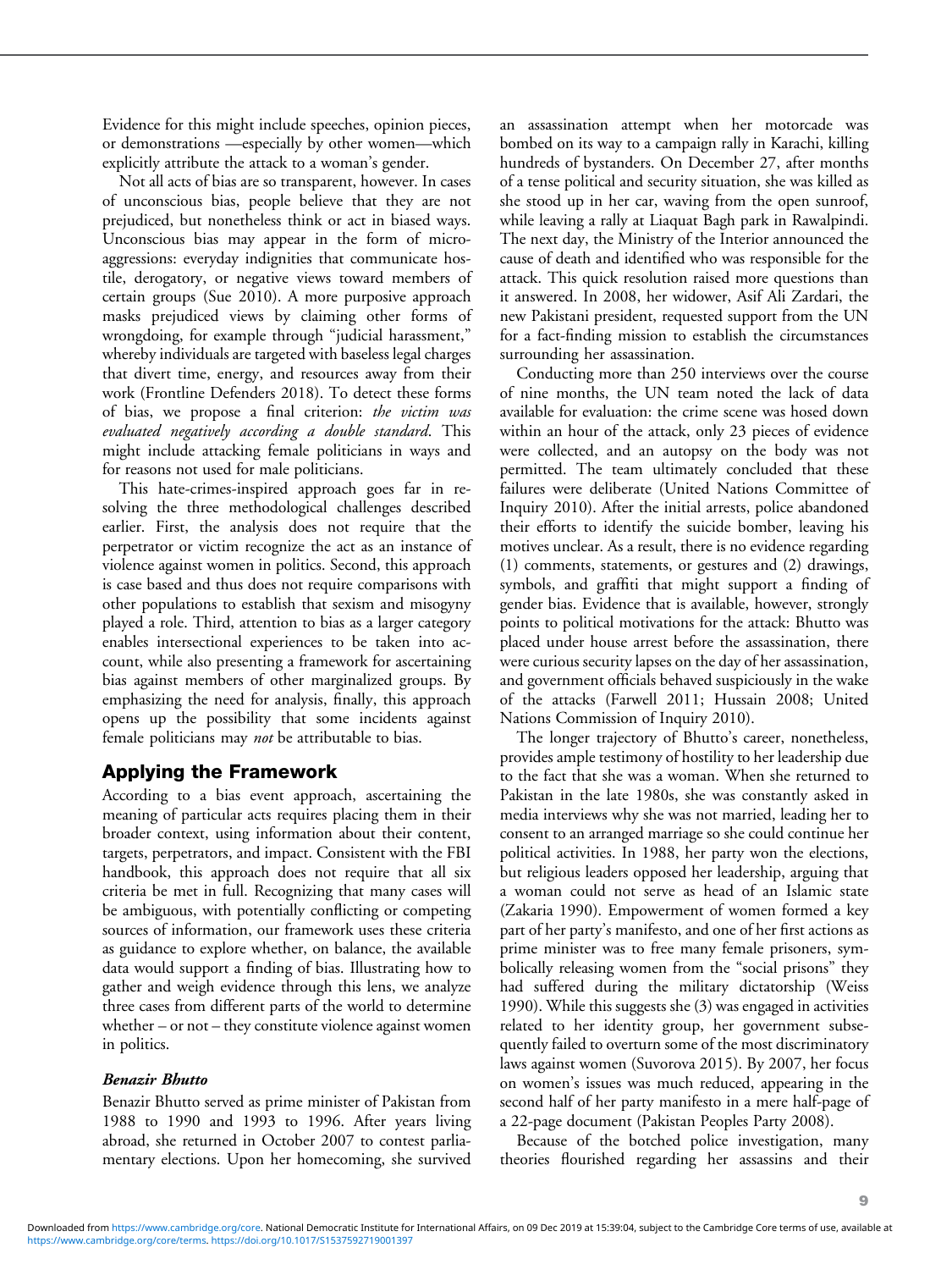potential motivations. Government officials attributed the attack to Al-Qaeda. The UN team noted that Bhutto did worry that Al-Qaeda and the Pakistani Taliban might seek to harm her because of her strong stance against religious extremism. During her last few months in Pakistan, however, she came to believe that thenpresident Pervez Musharraf was the main threat to her safety (United Nations Commission of Inquiry 2010). She was also deeply suspicious of the military and intelligence communities, calling out by name three senior Musharraf allies whom she believed were planning to murder her (Farwell 2011). While she believed that the dangers were real, Bhutto was convinced that threat warnings passed to her by the government were intended to intimidate her to stop campaigning (Muñoz 2014). Although Al-Qaeda and the Taliban were (4) previously involved in similar violent incidents, these additional considerations indicate that all potential suspects were driven overwhelmingly by questions of policy and political power.

In terms of (5) reactions of the community to the question of gender bias, commentary to this effect was relatively minimal. The Al-Qaeda leader accused of planning the assassination strongly denied assassinating Bhutto, explaining: "Tribal people have their own customs. We certainly don't strike women" (Lamb 2010). Similarly, in an otherwise extremely detailed, single-spaced, 65-page report, the UN team devoted only one line to gendered motivations, stating that "Ms. Bhutto's gender was also an issue with the religious extremists who believed that a woman should not lead an Islamic country" (United Nations Commission of Inquiry 2010, 49). Among the three Musharraf allies identified by Bhutto, only one was explicitly said to "not like women meddling in politics" (Farwell 2011, 217). Finally, the response of international leaders largely focused on violence as a threat to democracy, with gendered content restricted to noting she was a woman or calling her Ms. Bhutto (Hussain 2008).

Regarding whether Bhutto (6) was punished according to a negative double standard, evidence again points to a lack of gender bias. She was not the first political figure in Pakistan to die in an untimely fashion. Her father, Zulfiqar Ali Bhutto, who served as president and as prime minister, was executed in 1979. Even more tellingly, Pakistan's first prime minister, Liaquat Ali Khan, was assassinated in 1951, in the same park Bhutto was leaving as she was killed. When she arrived at the hospital after the October suicide bombing, the staff was busy treating victims of a shooting at a rival candidate's rally earlier that day. The only discriminatory treatment uncovered by the UN team was a letter in which the Interior Ministry instructed provincial governments to provide stringent and specific security measures for two male ex-prime ministers; no similar directive was issued for Bhutto, also an ex-prime minister. The reason, however, appears to be political: both men were members of the ruling party and close allies of Musharraf (United Nations Commission of Inquiry 2010). Based on this analysis, we conclude that Bhutto's assassination entailed political violence and violence against politicians, not violence against women in politics.

## Dilma Rousseff

Dilma Rousseff was elected as the first female president of Brazil in 2011 and reelected in 2014. Her reelection was challenged by the main opposition party, and in May 2015, opposition groups presented the party with a petition to impeach Rousseff. Senior leaders did not accept this petition, although they made clear their intention to search for grounds of alleged wrongdoing (Chalhoub et al. 2017). In December 2015, the president of the Chamber of Deputies, Eduardo Cunha, accepted a formal denunciation claiming that Rousseff had committed administrative infractions in the presentation of government accounts and budgeting practices. The Chamber voted in April 2016 to move ahead with impeachment proceedings. Four weeks later, the Senate voted to suspend Rousseff's powers during the trial, and her vice president, Michel Temer, became the acting president. In August 2016, the Senate removed Rousseff from office, finding her guilty of breaking the budget law.

On their face, impeachment proceedings do not appear to constitute a form of "violence," nor do they seem like a particularly gendered form of attack. A deeper probe into this case, however, reveals patterns consistent with a bias event seeking to violate women's political rights. Those who promoted the process and voted in favor of impeachment made numerous (1) comments, statements, or gestures indicating bias. Soon after being elected in 2010, Rousseff indicated her preference to be referred to as *presidenta* (the feminine form). Latin American news outlets overwhelmingly called her presidenta, as did female politicians and members of her own party. In contrast, those voting for impeachment, as well as conservative media outlets, persisted in calling her presidente, the masculine form (Dos Santos 2017). This semiotic violence was accompanied by less gendered but clearly violent language. Deputy Jair Bolsonaro notably dedicated his vote for impeachment to Colonel Carlos Brilhante Ustra, who tortured political prisoners, including Rousseff, during the military dictatorship (Chalhoub et al. 2017).

From the time that she first entered the political scene, Rousseff's appearance—her age, short hair, and professional attire— were seen as an affront to traditional Brazilian standards of femininity (Encarnación 2017). Emphasizing these differences, the magazine Veja published an article a day after the Chamber vote, praising Marcela Temer, the 33-year-old wife of the vice president, as"beautiful, maidenlike, and 'of the home.'" A cover story in Isto E! magazine portrayed Rousseff as hysterical, drawing parallels with Queen Mary I of Portugal and Brazil, known as *Maria a Louca* (Mary the Crazy; Cardoso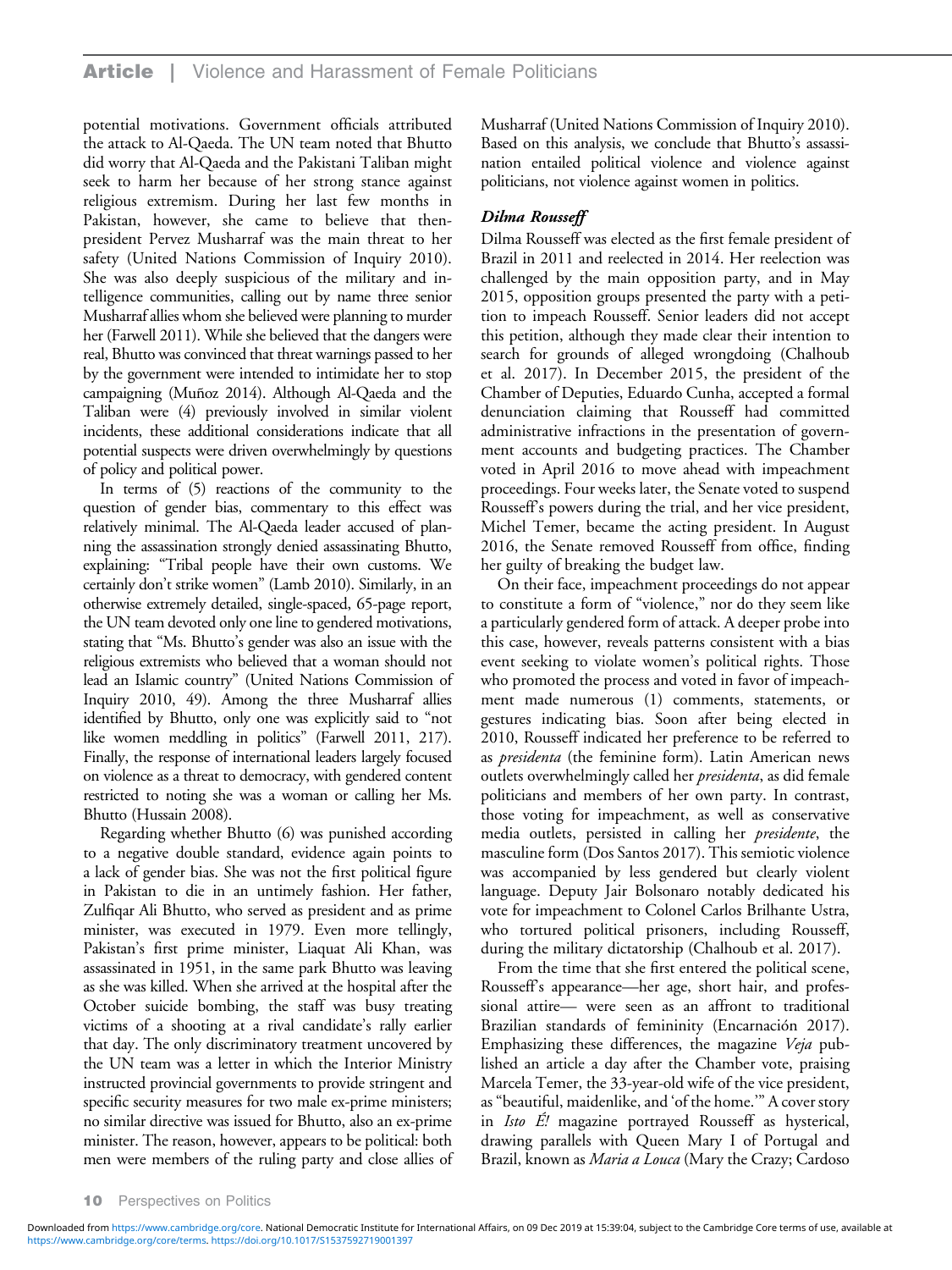and de Souza 2016). In July 2015, members of the general public began to place stickers showing Rousseff with her legs spread apart around their gas tank openings, sexually violating her image every time they filled up (Saliba and Santiago 2016). A final set of (2) bias-related drawings and symbols include signs reading Tchau, Querida! (Bye-Bye, Sweetheart!) held up on the Chamber floor by mainly male legislators, taunting Rousseff as they voted for her impeachment.

On the day she was inaugurated, Rousseff (2011) proclaimed, "My greatest commitment, I repeat, is to honoring our women, protecting our most vulnerable people, and governing for everyone." Actions during her presidency confirm that she (3) was engaged in activities related to her identity group. She continued to advance policies for women implemented under her predecessor and expanded the government's work to end violence against women and support women's financial autonomy. She appointed far more women to cabinet positions than previous presidents and elevated the Secretariat on Policies for Women to the status of a full-fledged ministry (Jalalzai and Dos Santos 2015). After her removal, the interim government moved immediately to reverse these gains. Temer appointed the first all-white, all-male cabinet since the military dictatorship. He collapsed the work of the women's ministry into the Ministry of Justice, and between 2016 and 2017, he discontinued the majority of policies for women initiated under Rousseff and her predecessor (Rubim and Argolo 2018).

The two other main protagonists of impeachment, Cunha and Bolsonaro, are well known for (4) their sexism and misogyny. Cunha sponsored a bill in 2013 to restrict access to abortion in cases of rape and to increase penalties for abortion. In 2015, he criticized the inclusion of "gender ideology" in the national plan of education, seeking to prohibit the use of terms like "gender" and "sexual orientation" in the classroom in favor of emphasizing "natural sexual roles" and the "natural family" (Biroli 2016). Bolsonaro was described by journalists in 2014 as "the most misogynistic, hateful, elected official in the democratic world" (Greenwald and Fishman 2014). In response to Congresswoman Maria do Rosário, who denounced the military dictatorship for using sexual violence against dissidents, he took the floor and stated, "I would not rape you. You don't merit that." The Supreme Court ruled in her favor when she filed a complaint for libel and slander, which she argued was tantamount to promoting rape culture (Carta Capital 2016).

The reaction of women suggests that (5) a substantial portion believed the impeachment was motivated by bias. In an article published in the *Guardian* in July 2016, one activist wrote, "Almost all feminists agree that her impeachment was sexist and discriminatory," observing that thousands of women had come together to express solidarity with Rousseff in a "confrontation with the patriarchy, with male chauvinists" (Hao 2016). Female politicians echoed this message. Senator Gleisi Hoffman stated that it was undeniable that misogyny played a role in the impeachment process (Chalhoub et al. 2017), whereas Senator Regina Sousa remarked during the trial, "The message they are sending in this process is also directed at all women. With their blocking actions they are telling us: women cannot" (Amorim 2016). Rousseff acknowledged this support during her speech in the Senate: "Brazilian women have been, during this time, a fundamental pillar for my resistance.... Tireless companions in a battle in which misogyny and prejudice showed their claws" (Rousseff 2016).

Finally, ample evidence indicates that Rousseff (6) was punished according to a negative double standard. Her stated offense was using funds from the central bank to conceal a budget deficit before the 2014 elections, which she later reimbursed. This budgetary practice, known in pedaladas fiscais, was made illegal in 2000, but had been employed by two previous presidents without penalty. Moreover, many legal experts agreed that it did not amount to a "crime of responsibility," the only type of crime that justifies removing an elected president (Encarnación 2017). In addition, most governors and many mayors engage in *pedaladas*, including a former governor who served as the rapporteur for the Senate's special commission on impeachment. Further, more than 100 of the 513 deputies themselves were under formal investigation for some kind of criminal activity at the time of the impeachment vote, including Cunha (Chalhoub et al. 2017). Corruption probes were eventually ordered against more than one-third of the members of Temer's cabinet (Democracy Now 2017). Rousseff, in contrast, stands out as one of the cleanest politicians in Brazil (Chalhoub et al. 2017). Together with the other evidence, this leads us to classify her impeachment as an instance of violence against women in politics, with psychological, sexual, and semiotic components.

## Jo Cox

Jo Cox became a member of the British House of Commons in 2015, representing the Labour Party. On June 16, 2016, she was fatally shot and stabbed while arriving at a routine constituency surgery (a weekly walk-in session for constituents to meet with their MPs) in Birstall, West Yorkshire. The last sitting British MP to be killed was Conservative MP Ian Gow, who was assassinated by the Provisional Irish Republican Army in 1990; the last politician to die in an attack was county councilor Andrew Pennington in 2000. Cox's murder occurred one week before the contested Brexit referendum, in which she was a vocal advocate for Britain to remain in the European Union. She also spoke positively about immigration and campaigned on behalf of refugees from Syria.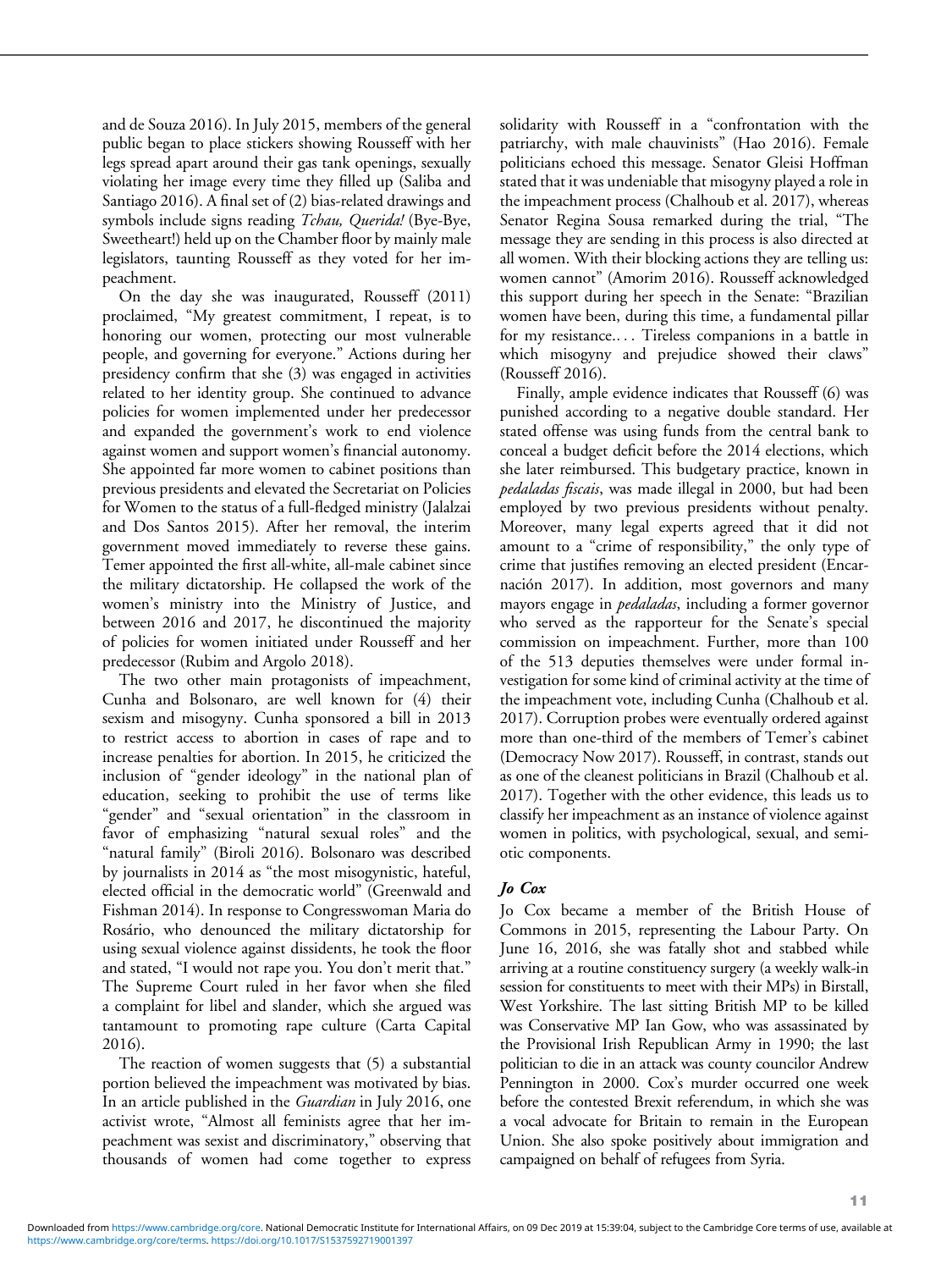Witnesses reported that the assailant, Thomas Mair, yelled during the attack, "Britain first, keep Britain independent, Britain will always come first. This is for Britain" (Cobain, Parveen, and Taylor 2016). The UK Independence Party leader, Nigel Farage, among other politicians, had made immigration one of the central issues of the Brexit campaign. Adding to these tensions, in May 2016 the extremist Britain First political party pledged that it would target Muslims holding elected office in the United Kingdom, not stopping until all the "Islamist occupiers" were driven out of politics (York 2016). This context indicates that Mair (1) made comments, statements, or gestures indicating bias. However, the bias in this case appears to be driven by race rather than gender. Mair's "death to traitors" outburst during his first court appearance further shows that he viewed Cox as betraying her own race through her policy stances.

A search of Mair's house and computer records following the attack uncovered (2) bias-related drawings and symbols. He had books on the Nazis, German military history, and white supremacy. He also kept newspaper clippings about Anders Breivik, who murdered 77 members of the Norwegian Labour Party in 2011. Mair's internet searches included information on the British National Party, apartheid, the Ku Klux Klan, white supremacy, and Nazism (Cobain, Parveen, and Taylor 2016). These clues, again, point to racial prejudice, rather than gender bias, as a motivating factor. In his sentencing, however, the judge did make brief mention of a potential gender element when addressing Mair: "You even researched matricide, knowing that Jo Cox was the mother of young children" (Wilkie 2016, 2).

Cox herself was (3) was clearly engaged in activities related to her identity group. On Twitter, she had shared a picture of herself and a group of Labour MPs holding up signs saying #Imafeminist. She disclosed to friends that she was concerned about the "increasing nature of hostility and aggression" toward female MPs (Hughes, Riley-Smith, and Swinford 2016). She had personally contacted police after receiving a stream of malicious messages over the course of three months, which led to the arrest of a man who was given a warning in connection with his conduct in March 2016. Because of this online harassment, at the time of her death police were considering implementing additional security both at her constituency surgery in Birstall and at her houseboat in London. They found no links between this harasser and Mair, however. Based on the first three criteria of the bias event approach, it thus appears that Cox's murder is best understood as a case of violence against politicians.

Considering the next two criteria shifts the picture somewhat. Mair was (4) a supporter of hate groups who attended gatherings of far-right political groups like the National Front and the English Defence League and purchased publications written by extremist groups in the

United States and South Africa. Ideas about white supremacy and male supremacy are inextricably linked, according to prominent antihate organizations (ADL 2018). Within the white male supremacist worldview of "naturalized and hierarchized differences" (Ferber 1998), elements of misogyny are as integral as racist beliefs, with intense rage being generated by the prospect of a white woman challenging racism (Shaw 2016).

Following the attack, (5) a substantial portion of the community perceived that the incident was motivated by gender bias. Female MPs in particular viewed the murder through a gender lens. Diane Abbott stated, "It is hard to escape the conclusion that the vitriolic misogyny that so many women politicians endure framed the murderous attack on Jo" (Hughes, Riley-Smith, and Swinford 2016). Cox's friend, Jess Phillips, published numerous editorials in the ensuing months, writing at the time of Mair's sentencing that "for me and for many of my colleagues particularly female MPs—fear has also become real and present" (Phillips 2016). These perceptions were echoed by male politicians. Labour MP Chris Bryant, vocal in calling for these threats to be taken more seriously, remarked,"I think women MPs, gay MPs, ethnic minority MPs get the brunt of it" (Mason 2016).

These perceptions are borne out by data: while women make up 32% of MPs, the Parliamentary Liaison and Investigation Team, established after Cox's murder, estimates that approximately 60% of the cases it received concerned female MPs.16 Viewing her murder in terms of challenges to women's political presence, the Labour Party launched the Jo Cox Women in Leadership Programme. Drawing parallels with suffragettes who "had to contend with open hostility and abuse to win their right to vote," Prime Minister Theresa May, a Conservative, opted to make her first public statement on a review of abuse and intimidation of candidates on February 6, 2018, the centenary of women's suffrage (May 2018).

Evidence that (6) the victim was evaluated negatively according a double standard is less clear. The police review of Mair's internet search history revealed that he had looked at the Wikipedia page of William Hague (Cobain, Parveen, and Taylor 2016), a Conservative politician also from Yorkshire who had served as an MP, party leader, and leader of the opposition before being appointed to the House of Lords in 2015. Like Cox, Hague was a supporter of the Remain campaign. The work of the Fixated Threat Assessment Centre (FTAC), which assesses and manages risks from mentally ill individuals who harass, stalk, or threaten public figures, suggests that Mair most likely targeted Cox because she was his local MP. According to FTAC staff, every MP has a group of resentful constituents who channel their frustrations toward their local  $MP.^{17}$  It thus may have been a mere coincidence that Mair's local MP was a young woman with pro-immigration views.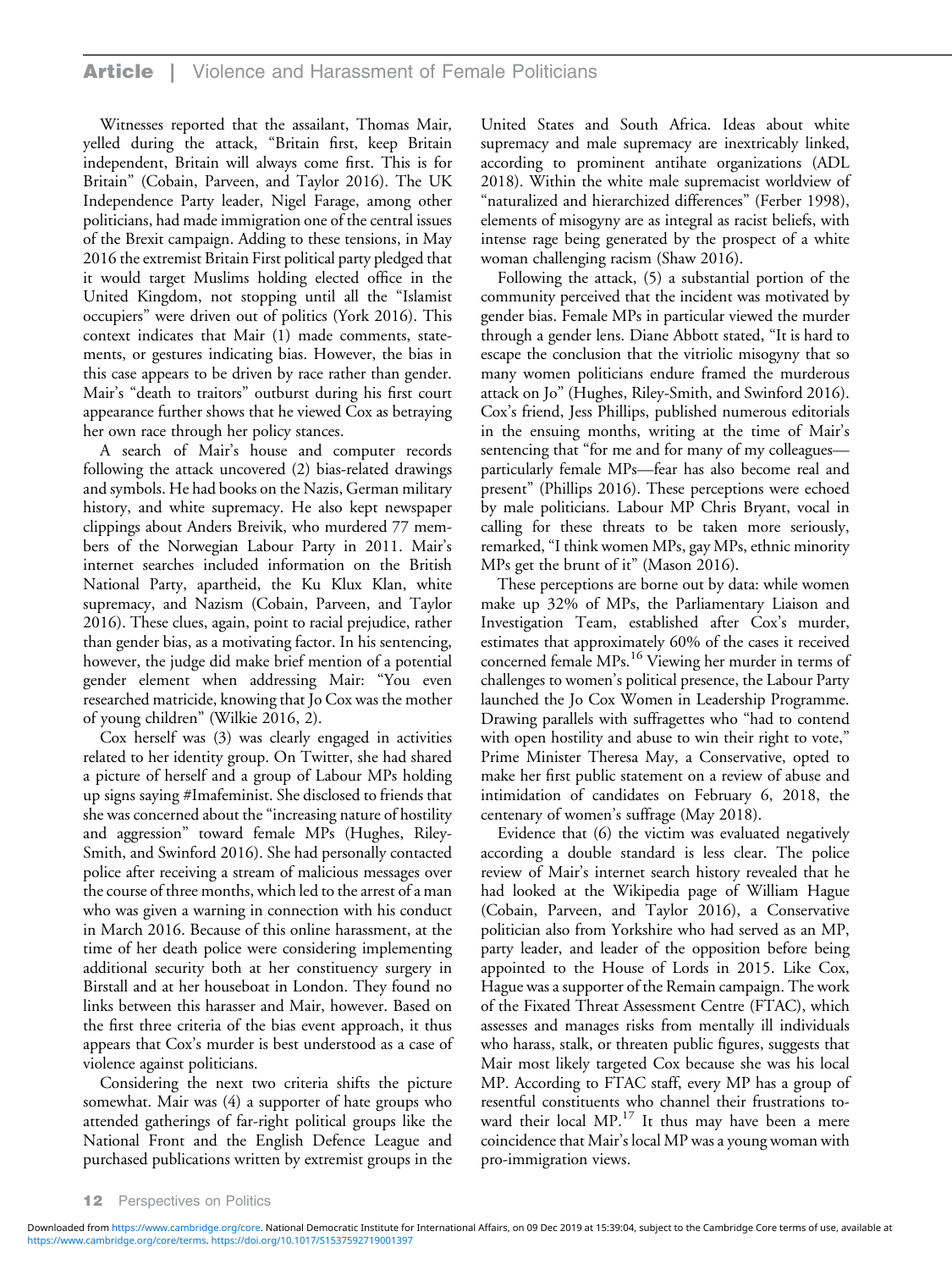Given this mixed evidence, we find classification of this case to be the most challenging of the three. A bias event approach does not require that all six criteria be met, however: each simply provides potential clues as to the presence and significance of the bias that informs the commission of the event. Weighing each piece of information and how they fit together as a whole, we determine that the discussion in relation to criteria (4) gives new meaning to the evidence considered under criteria (1) and (2), indicating that the racist language and symbols also have an underlying misogynistic component. The reactions mapped under criteria (5) also lend greater substance to the evidence presented under criteria (3), and vice versa, by explaining why female politicians, particularly feminist ones, may experience a heightened sense of vulnerability to violence and harassment. On this basis, we argue that the murder of Jo Cox is a case of violence against women in politics, with physical and psychological elements.

## Conclusions

Violence against women in politics is increasingly recognized around the world as a significant barrier to women's political participation. This article seeks to strengthen its theoretical, empirical, and methodological foundations, recognizing that shared concepts and language are vital for building a cumulative research agenda. Conceptualizing this phenomenon in terms of structural, cultural, and symbolic violence, moreover, lays bare what is at stake by allowing violence against women in politics to continue. First, accepting abuse as "the cost of doing politics" raises questions about the robustness of democracy. Even without equality concerns, interfering with election campaigns or preventing officials from fulfilling their mandates violates the political rights of candidates as well as voters. Second, tolerating mistreatment due to individuals' ascriptive characteristics infringes on their human rights, undermining their personal integrity and sense of social value. Third, normalizing women's exclusion from political participation relegates them to second-class citizenship, threatening principles of gender equality.

Acknowledging the varied manifestations of violence against women in politics, in turn, points to the importance of developing multifaceted solutions. Adopting new legislation or revising existing laws is one approach that has been used extensively in Latin America to combat physical, psychological, and economic violence. Providing guidance for electoral observers in detecting and reporting violence against women during elections, especially physical, psychological, and sexual, has been piloted in Africa and Latin America. In North America and Western Europe, parliaments are developing stronger codes of conduct and procedures for reporting sexual harassment. To track and respond to the online abuse of politically active women, social media companies are partnering with civil society organizations to address psychological, sexual, and semiotic violence. The effectiveness of these strategies is not yet known, highlighting the need for further research and the continued development of countermeasures. A crucial first step for academics and practitioners, however, is to begin raising awareness that violence and harassment should not be the cost of women's engagement in the political sphere.

## Notes

- 1 Interview in Tunisia, September 2015.
- 2 Interviews in UK, January 2016 and 2018.
- 3 Tweet in French at [https://twitter.com/pelletiermoniqu/](https://twitter.com/pelletiermoniqu/status/729950025795645440?lang=en) [status/729950025795645440?lang](https://twitter.com/pelletiermoniqu/status/729950025795645440?lang=en)=[en.](https://twitter.com/pelletiermoniqu/status/729950025795645440?lang=en)
- 4 Interviews in Bolivia, August 2015.
- 5 Interviews in Zambia, March 2016, and India, June 2018.
- 6 Interview in Bolivia, July 2015.
- 7 Interviews in Tanzania, August 2015.
- 8 Interviews in Canada, February 2018.
- 9 Platforms include<https://labourtoo.org.uk/>, [https://](https://www.wesaidenough.com/) [www.wesaidenough.com/](https://www.wesaidenough.com/), and<https://metooep.com/>.
- 10 Interviews in Mexico, May 2018.
- 11 Interview in UK, January 2016.
- 12 Hansard, 14 September 2017.
- 13 Interviews in UK, January 2018.
- 14 Interviews in UK, January 2016, and Sweden, September 2017.
- 15 Although actors may have incentives to play up or play down the presence of bias, this criterion seeks to capture community-based understandings of the incident, recognizing that hate crimes seek to send a "message" about inequality and exclusion.
- 16 Interview in UK, January 2018.
- 17 Interview in UK, January 2018.

# References

- Abdul-Hassan, Ali and Sinan Salaheddin. 2018. "Despite Challenges, Iraq's Female Candidates Run for Parliament." Christian Science Monitor, May 3.
- Adams, Susan J., Tracey E. Hazelwood, Nancy L. Pitre, Terry E. Bedard, and Suzette D. Landry. 2009. "Harassment of Members of Parliament and the Legislative Assemblies in Canada by Individuals Believed to be Mentally Disordered." Journal of Forensic Psychiatry  $\acute{\phi}$  Psychology 20(6): 801–14.
- ADL. 2018. When Women Are the Enemy: The Intersection of Misogyny and White Supremacy. Washington, DC: ADL.
- Amnesty International UK. 2017. Black and Asian Women MPs Abused More Online. London: Amnesty International.
- Amorim, Felipe. 2016. "'Há Vários Elementos de Machismo e Misoginia no Impeachment,' Diz Dilma." UOL, August 29.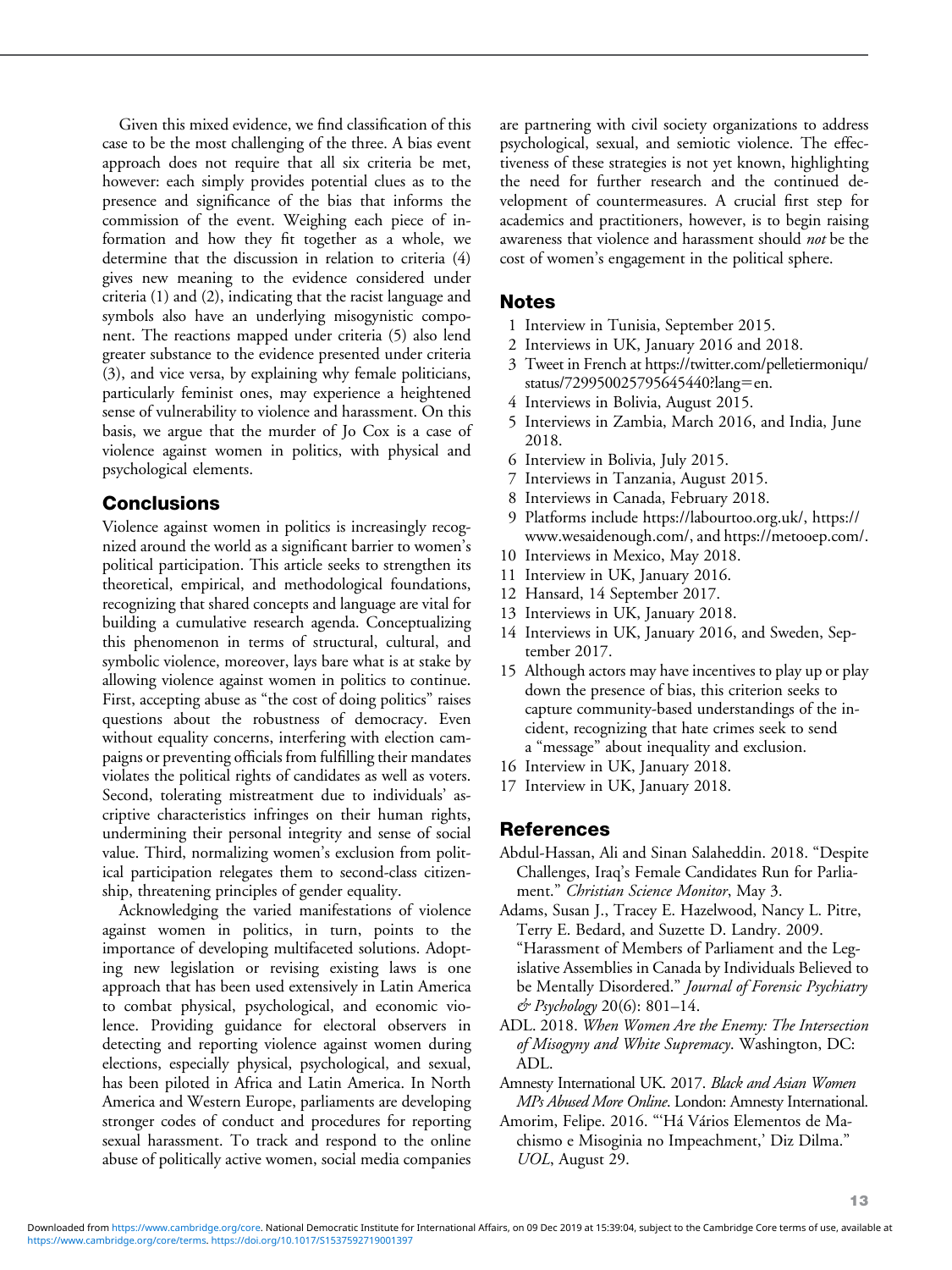Asian Human Rights Commission. 2006. "India: Woman Faces Death Threats and Harassment due to Her Political Affiliation, while Police Remain Inactive." Human Rights Asia, November 13.

Ask the Police. 2018. "What Is a Hate Crime or Hate Incident?" Police National Legal Database, London. [https://www.askthe.police.uk/content/Q643.](https://www.askthe.police.uk/content/Q643.htm) [htm](https://www.askthe.police.uk/content/Q643.htm).

Bardall, Gabrielle. 2011. Breaking the Mold: Understanding Gender and Electoral Violence. Washington, DC: IFES.

Bellstrom, Kristen. 2016. "Trump Supporters Are Selling 'Trump That Bitch' T-Shirts Featuring Hillary Clinton." Fortune, April 25.

Berdahl, Jennifer L. 2007. "Harassment Based on Sex: Protecting Social Status in the Context of Gender Hierarchy." Academy of Management Review 32(2): 641–58.

Berns, Nancy. 2001. "Degendering the Problem and Gendering the Blame: Political Discourse on Women and Violence." Gender & Society 15(2): 262–81.

Biroli, Flávia. 2016. "Political Violence against Women in Brazil." Direito & Práxis 7(15): 557–89.

Bjarnegård, Elin. 2018. "Making Gender Visible in Election Violence." Politics & Gender 14(4): 690-95.

Blume, Laura Ross. 2017. "The Old Rules No Longer Apply: Explaining Narco Assassinations of Mexican Politicians." Journal of Politics in Latin America 9(1): 59–90.

Bourdieu, Pierre. 2001. Masculine Domination. Stanford, CA: Stanford University Press.

Bufacchi, Vittorio. 2005. "Two Concepts of Violence." Political Studies Review 3(2): 193–204.

Bufacchi, Vittorio and Jools Gilson. 2016."The Ripples of Violence." Feminist Review 11(1): 27–40.

Carta Capital. 2016. "Bolsanaro e a Violência Contra a Mulher na Política." June 22.

Cardoso, Yasmin Ribeiro Gatto, and Rafael Bellan Rodrigues de Souza. 2016. "Dilma, Uma 'Presidente Fora de Si.'" Revista Pauta Geral 3(2): 45–65.

CBS News. 2014."Sheila Copps: I was Raped and sexually Assaulted." November 10.

Cerva Cerna, Daniela. 2014. "Participación Política y Violencia de Género en México." Revista Mexicana de Ciencias Políticas y Sociales 54(222): 105–24.

Chalhoub, Sidney, Cath Collins, Mariana Llanos, Mónica Pachón, and Keisha-Khan Y. Perry. 2017. Report of the LASA Fact-Finding Delegation on the Impeachment of Brazilian President Dilma Rousseff. Pittsburgh, PA: Latin American Studies Association.

Cobain, Ian, Nazia Parveen, and Matthew Taylor. 2016. "The Slow-Burning Hatred that Led Thomas Mair to Murder Jo Cox." *Guardian*, November 23.

Committee on Standards in Public Life. 2017. Intimidation in Public Life. London: CSPL.

Corz, Carlos. 2012. "Juana Quispe Fue Impedida de Ejercer 20 Meses la Concejalía." La Razón, April 16.

Cotteret, Jean-Marie. 2014. "'Madame le Président': Faut-Il Dissoudre l'Académie Française?" Le Figaro, October 14.

Dal Bó, Ernesto, Pedro Dal Bó, and Rafael Di Tella. 2006. "'Plata o Plomo?': Bribe and Punishment in a Theory of Political Influence." American Political Science Review 100(1): 41–53.

Daniele, Gianmarco. 2019. "Strike One to Educate One Hundred: Organized Crime, Political Selection, and Politicians' Ability." Journal of Economic Behavior & Organization 159: 650–662.

Daniele, Gianmarco, and Gemma Dipoppa. 2017. "Mafia, Elections, and Violence against Politicians." Journal of Public Economics 154: 10–33.

Davies, Lizzy. 2014. "Laura Boldrini: The Italian Politician Rising above the Rape Threats." Guardian, February 9.

Della Porta, Donatella. 1995. Social Movements, Political Violence, and the State. New York: Cambridge University Press.

Democracy Now. 2017. "Full Interview with Dilma Rousseff on Her Ouster, Brazil's Political Crisis, and Fighting Dictatorship." Democracy Now, May 29.

Dos Santos, Pedro. 2017. "Who Decides Who Is a Symbol? Elite and Media Contestation and the Symbolic Representation of Rousseff." Unpublished manuscript.

Eagly, Alice H. and Steven J. Karau. 2002. "Role Congruity Theory of Prejudice toward Female Leaders." Psychological Review 109(3): 573–98.

Encarnación, Omar. 2017. "The Patriarchy's Revenge: How Retro-Macho Politics Doomed Dilma Rousseff." World Policy Journal 34(1): 82–91.

EqualityNow. 2007. "Afghanistan: Peace and Security Undermined: Suspension of Malalai Joya from Parliament." EqualityNow.Org, October 1. [https://www.](https://www.equalitynow.org/node/255) [equalitynow.org/node/255](https://www.equalitynow.org/node/255).

Every-Palmer, Susanna, Justin Barry-Walsh, and Michele Pathé. 2015. "Harassment, Stalking, Threats, and Attacks Targeting New Zealand Politicians." Australian & New Zealand Journal of Psychiatry 49(7): 634–41.

Fang, Marina. 2017. "Democrat Challenging GOP Rep. Steve King Drops out off Race, Citing Death Threats." Huffington Post, May 6. [https://www.huf](https://www.huffingtonpost.com/entry/steve-king-kim-weaver-iowa_us_5935948be4b013c48169e672)fingtonpost. [com/entry/steve-king-kim-weaver-iowa\\_us\\_](https://www.huffingtonpost.com/entry/steve-king-kim-weaver-iowa_us_5935948be4b013c48169e672) [5935948be4b013c48169e672.](https://www.huffingtonpost.com/entry/steve-king-kim-weaver-iowa_us_5935948be4b013c48169e672)

Farwell, James P. 2011. The Pakistan Cauldron. Washington, DC: Potomac Books.

FBI. 2015. Hate Crime Data Collection Guidelines and Training Manual. Washington, DC: FBI.

Feder, J. Lester, Alberto Nardelli, and Davide Maria De Luca. 2018. "Meet the Politician Getting Death Threats for Campaigning for Women's Rights in Italy."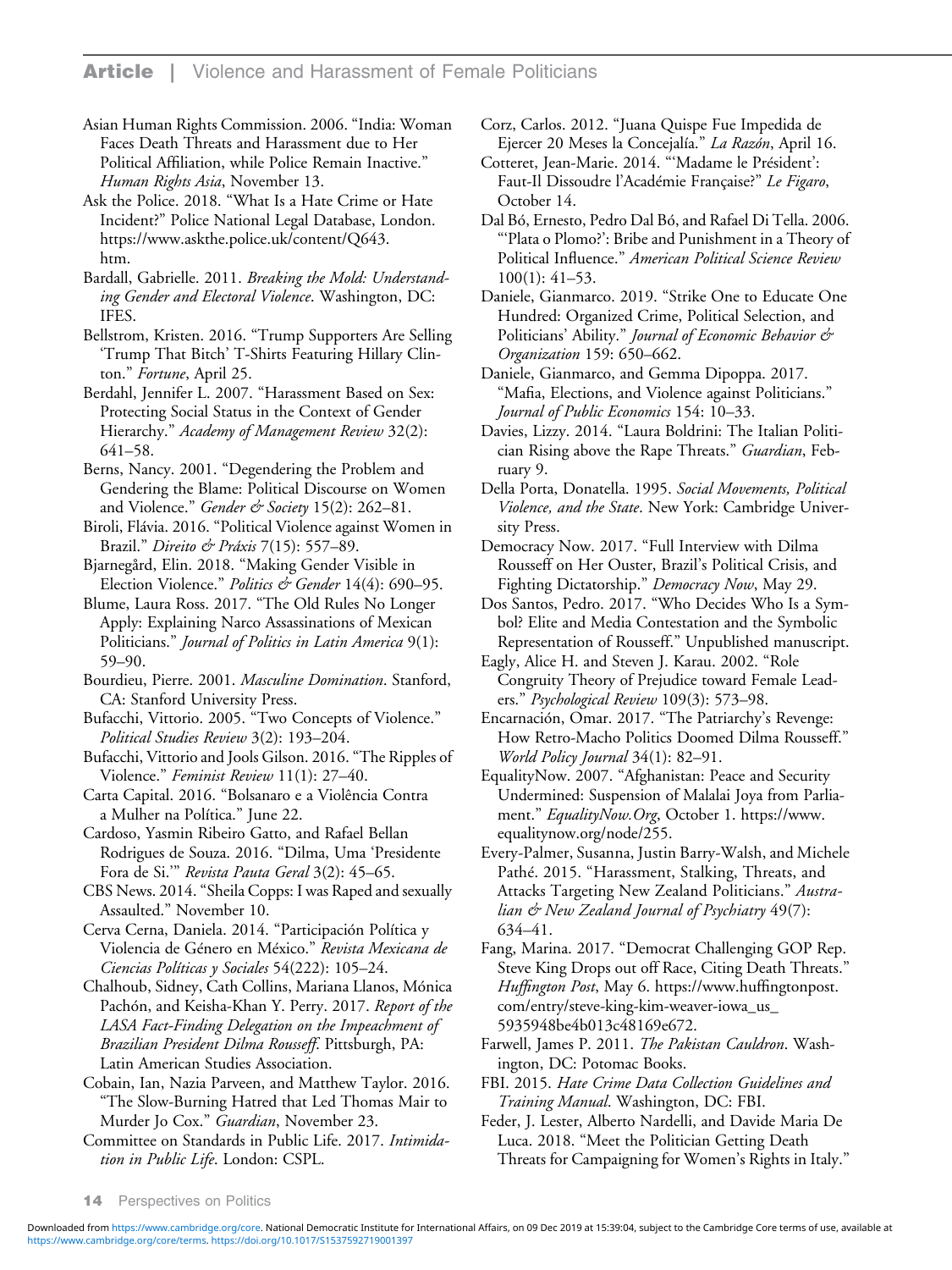BuzzFeed, February 24. [https://www.buzzfeednews.](https://www.buzzfeednews.com/article/lesterfeder/italian-elections-racism-sexism) [com/article/lesterfeder/italian-elections-racism-sexism.](https://www.buzzfeednews.com/article/lesterfeder/italian-elections-racism-sexism)

Ferber, Abby L. 1998. White Man Falling: Race, Gender, and White Supremacy. Lanham, MD: Rowman & Littlefield.

Ford, Thomas E. 2000. "Effects of Sexist Humor on Tolerance of Sexist Events." Personality and Social Psychology Bulletin 26(9): 1094–1107.

Frontline Defenders. 2018. "#JudicialHarassment." [https://www.frontlinedefenders.org/en/violation/](https://www.frontlinedefenders.org/en/violation/judicial-harassment) [judicial-harassment](https://www.frontlinedefenders.org/en/violation/judicial-harassment).

Galtung, Johan. 1969. "Violence, Peace, and Peace Research." Journal of Peace Research 6(3): 167–91. -. 1990. "Cultural Violence." Journal of Peace Re-

search 27(3): 291–305.

Graham-Harrison, Emma. 2013. "Female Afghan MP Kidnapped." Guardian, August 15.

Greenwald, Glenn and Andrew Fishman. 2014. "The Most Misogynistic, Hateful Elected Official in the Democratic World: Brazil's Jair Bolsonaro." The Intercept, December 11. [https://theintercept.com/](https://theintercept.com/2014/12/11/misogynistic-hateful-elected-official-democacratic-world-brazils-jair-bolsonaro/) [2014/12/11/misogynistic-hateful-elected-of](https://theintercept.com/2014/12/11/misogynistic-hateful-elected-official-democacratic-world-brazils-jair-bolsonaro/)ficial[democacratic-world-brazils-jair-bolsonaro/.](https://theintercept.com/2014/12/11/misogynistic-hateful-elected-official-democacratic-world-brazils-jair-bolsonaro/)

Hao, Ani. 2016. "In Brazil, Women Are Fighting against the Sexist Impeachment of Dilma Rousseff." Guardian, July 5.

Heflick, Nathan A. and Jamie L. Goldenberg. 2011. "Sarah Palin, A Nation Object(ifie)s." Sex Roles 65(3-4): 149–55.

Hughes, Laura, Ben Riley-Smith, and Steven Swinford. 2016. "Female MP Warned of 'Fatal Attack' before Jo Cox Murder." Telegraph, June 17.

Huffington Post. 2009. "Israel: Women Photoshopped from Cabinet Picture to Cater to the Ultra-Orthodox." April 3. http://www.huffi[ngtonpost.com/2009/04/03/](http://www.huffingtonpost.com/2009/04/03/Israel-women-photoshopped_n_182822.html) [Israel-women-photoshopped\\_n\\_182822.html.](http://www.huffingtonpost.com/2009/04/03/Israel-women-photoshopped_n_182822.html)

Hussain, Zahid. 2008. Frontline Pakistan. New Delhi: Penguin.

Iganski, Paul. 2001. "Hate Crimes Hurt More." American Behavioral Scientist 45(4): 626–38.

Inter-Parliamentary Union. 2016. Sexism, Harassment, and Violence against Women Parliamentarians. Geneva: Inter-Parliamentary Union.

. 2018. IPU Committee on the Human Rights of Parliamentarians: Overview. [http://archive.ipu.org/hr](http://archive.ipu.org/hr-e/committee.htm)[e/committee.htm.](http://archive.ipu.org/hr-e/committee.htm)

Jacobs, James B. and Kimberly A. Potter. 1997. "Hate Crimes: A Critical Perspective." Crime and Justice 22:  $1-50.$ 

Jalalzai, Farida and Pedro G. Dos Santos. 2015. "The Dilma Effect? Women's Representation under Dilma Rousseff's Presidency." Politics & Gender 11(1): 117-45.

James, David V., Frank R. Farnham, Seema Sukhwal, Katherine Jones, Josephine Carlisle, and Sara Henley. 2016. "Aggressive/Intrusive Behaviours, Harassment, and Stalking of Members of the United Kingdom Parliament." *Journal of Forensic Psychiatry & Psychology* 27(2): 177–97.

Jarquín Edgar, Soledad. 2004. "Asesinan a Candidata Perredista en Oaxaca." CimacNoticias, September 27. [https://www.cimacnoticias.com.mx/noticia/asesinan](https://www.cimacnoticias.com.mx/noticia/asesinan-candidata-perredista-en-oaxaca)[candidata-perredista-en-oaxaca.](https://www.cimacnoticias.com.mx/noticia/asesinan-candidata-perredista-en-oaxaca)

Kellow, Tim. 2010. Women, Elections, and Violence in West Africa. London: International Alert.

Kelly, Liz. 1988. Surviving Sexual Violence. Cambridge, UK: Polity.

Klein, Hugh and Kenneth S. Shiffman. 2009. "Underrepresentation and Symbolic Annihilation of Socially Disenfranchised Groups." Howard Journal of Communications 20(1): 55–72.

Krook, Mona Lena. 2017. "Violence against Women in Politics." Journal of Democracy 28(1): 74-88.

. 2018a. "Violence against Women in Politics: A Rising Global Trend." Politics & Gender 14(3): 1–3.

. 2018b. "Westminster Too: On Sexual Harassment in British Politics." Political Quarterly 89(1): 65-72.

. 2019. "Semiotic Violence against Women: Theorizing Harms against Female Politicians." Unpublished manuscript.

Krook, Mona Lena and Juliana Restrepo Sanin. 2016. "Gender and Political Violence in Latin America." Política y Gobierno 23(1): 125-57.

Kuperberg, Rebecca. 2018. "Intersectional Violence against Women in Politics." Politics & Gender 14(4): 685–90.

Lamb, Christina. 2010. "The Hunt for Benazir Bhutto's Killers." Sunday Times, May 2.

Lies, Elaine. 2014. "Outrage in Japan as Woman Lawmaker Jeered for Being Single, Childless." Reuters. Com, June 20. [https://www.reuters.com/article/us-japan](https://www.reuters.com/article/us-japan-women-heckling/outrage-in-japan-as-woman-lawmaker-jeered-for-being-single-childless-idUSKBN0EV0PP20140620)[women-heckling/outrage-in-japan-as](https://www.reuters.com/article/us-japan-women-heckling/outrage-in-japan-as-woman-lawmaker-jeered-for-being-single-childless-idUSKBN0EV0PP20140620)[woman-lawmaker-jeered-for-being-single-childless](https://www.reuters.com/article/us-japan-women-heckling/outrage-in-japan-as-woman-lawmaker-jeered-for-being-single-childless-idUSKBN0EV0PP20140620)[idUSKBN0EV0PP20140620.](https://www.reuters.com/article/us-japan-women-heckling/outrage-in-japan-as-woman-lawmaker-jeered-for-being-single-childless-idUSKBN0EV0PP20140620)

Manne, Kate. 2018. Down Girl: The Logic of Misogyny. New York: Oxford University Press.

Mantilla, Karla. 2015. Gendertrolling: How Misogyny Went Viral. Santa Barbara, CA: Praeger.

Mason, Rowena. 2016. "MPs Receive Identical Death Threats over the Weekend." Guardian, August 30.

May, Theresa. 2018. "Speech on Standards in Public Life: 6 February 2018." [https://www.gov.uk/government/](https://www.gov.uk/government/speeches/pm-speech-on-standards-in-public-life-6-february-2018) [speeches/pm-speech-on-standards-in-public-life-6](https://www.gov.uk/government/speeches/pm-speech-on-standards-in-public-life-6-february-2018) [february-2018.](https://www.gov.uk/government/speeches/pm-speech-on-standards-in-public-life-6-february-2018)

McCall, Leslie. 2005. "The Complexity of Intersectionality." Signs 30(3): 1771–1800.

McPhail, Beverly. 2002. "Gender-Bias Hate Crimes." Trauma, Violence, & Abuse 3(2): 125-43.